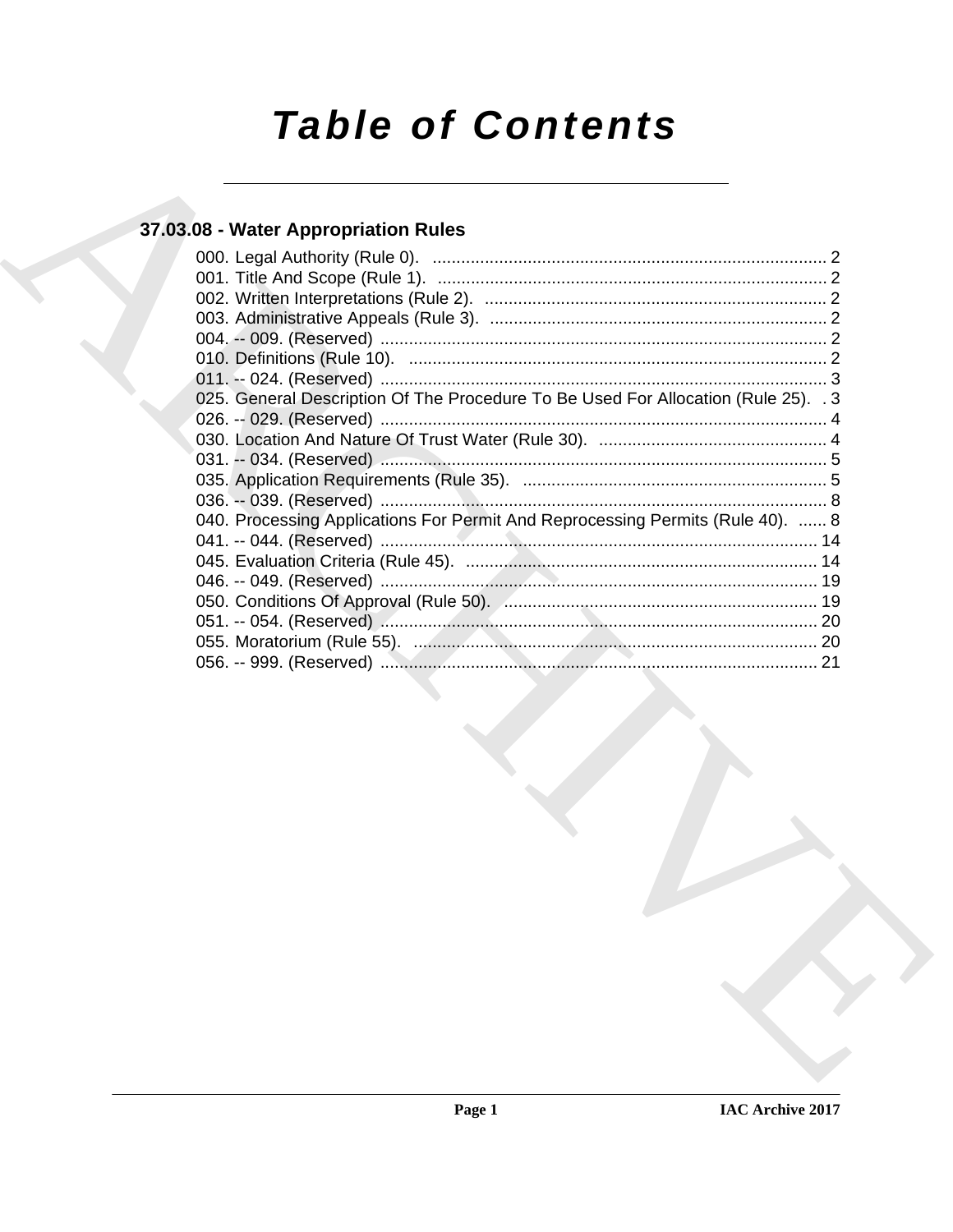#### **IDAPA 37 TITLE 03 CHAPTER 08**

#### **37.03.08 - WATER APPROPRIATION RULES**

#### <span id="page-1-1"></span><span id="page-1-0"></span>**000. LEGAL AUTHORITY (RULE 0).**

The Director of the Department of Water Resources adopts these rules under the authority provided by Section 42- 1805(8), Idaho Code. (7-1-93)

#### <span id="page-1-2"></span>**001. TITLE AND SCOPE (RULE 1).**

- **01. Title**. (7-1-93)
- **02. Scope**. (7-1-93)

**a.** Background and Purpose. The 1985 Idaho Legislature authorized reallocation of certain hydropower water rights to new upstream beneficial uses. The reallocation is to be accomplished using statutes designed to provide for the appropriation of unappropriated public water supplemented by a public interest review of those reallocations which significantly reduce existing hydropower generation. These rules provide the procedures for obtaining the right to divert and use unappropriated public water as well as water previously appropriated for hydropower use which has been placed in trust with the State of Idaho and is subject to reallocation. Guidelines are provided for the filing and processing of applications, and criteria are established for determining the actions to be taken by the Director. (7-1-93) taken by the Director.

**CHAPTER OS**<br> **CHAPTER OS CONSUMERTATION RULES**<br> **CHAPTER ARTICULAR (TIDORITY (RULE)**<br> **CHAPTER ARTICULAR (TIDORITY (RULE)**<br> **CHAPTER CHAPTER ARTICULAR (TIDORITY (RULE)**<br> **CHAPTER CHAPTER CHAPTER II. C**<br> **CHAPTER CHAPTE b.** Scope and Applicability. These rules are applicable to appropriations from all sources of unappropriated public water in the state of Idaho under the authority of Chapter 2, Title 42, Idaho Code. Sources of public water include rivers, streams, springs, lakes and groundwater. The rules are also applicable to the reallocation of hydropower water rights held in trust by the state of Idaho. The rules are applicable to all applications to appropriate water filed with the Department of Water Resources prior to the effective date of these rules upon which an action to approve or deny the application is pending and to all applications filed subsequent to adoption of the rules and regulations. In addition, the rules are applicable to existing permits to appropriate water required to be reviewed under the provisions of Section 42-203D, Idaho Code. (7-1-93)

#### <span id="page-1-3"></span>**002. WRITTEN INTERPRETATIONS (RULE 2).**

#### <span id="page-1-4"></span>**003. ADMINISTRATIVE APPEALS (RULE 3).**

#### <span id="page-1-5"></span>**004. -- 009. (RESERVED)**

#### <span id="page-1-7"></span><span id="page-1-6"></span>**010. DEFINITIONS (RULE 10).**

Unless the context otherwise requires, the following definitions govern these rules: (7-1-93)

<span id="page-1-8"></span>**Acre-Foot (AF)**. A volume of water sufficient to cover one (1) acre of land one (1) foot deep and is see thousand five hundred sixty (43,560) cubic feet. (7-1-93) equal to forty-three thousand five hundred sixty  $(43,560)$  cubic feet.

<span id="page-1-9"></span>**02. Advertisement**. The action taken by the Director to provide notice, usually by publication of a legal notice in one (1) or more newspapers, of a proposed appropriation or other notice required in administration of his duties and responsibilities. (7-1-93) his duties and responsibilities.

<span id="page-1-10"></span>**03. Applicant**. The person, corporation, association, firm, governmental agency or other entity, or the holder of a permit being reprocessed pursuant to Section 42-203D, Idaho Code, who initiates an appropriation of water or related water matter for the Director's consideration. (7-1-93) water or related water matter for the Director's consideration.

**Application for Permit**. The written request to the department on forms furnished by the sing to appropriate the public waters or trust waters of the state. (7-1-93) department proposing to appropriate the public waters or trust waters of the state.

<span id="page-1-12"></span><span id="page-1-11"></span>**05. Board**. The Idaho Water Resource Board. (7-1-93)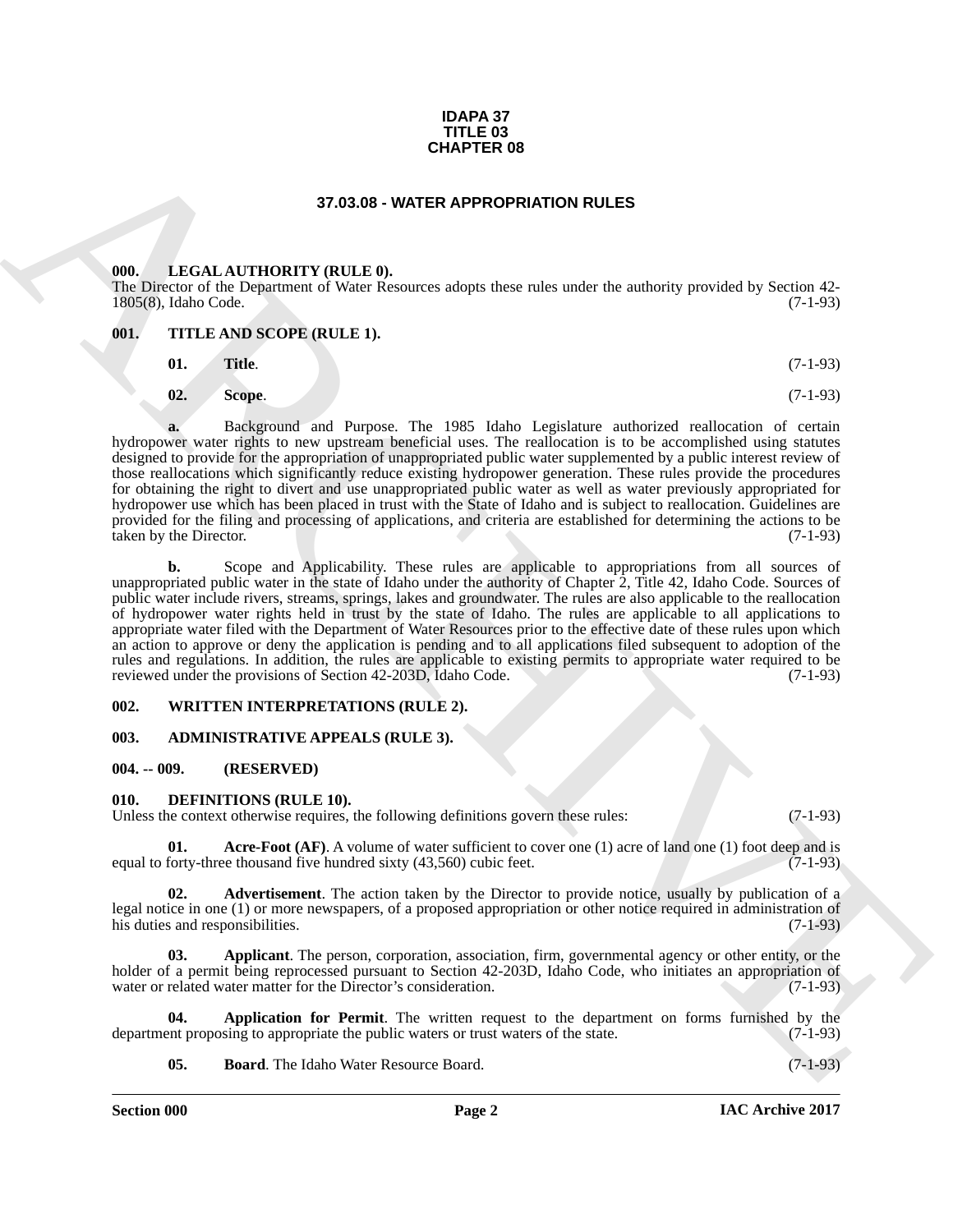| <b>IDAHO ADMINISTRATIVE CODE</b>     | <b>IDAPA 37.03.08</b>            |
|--------------------------------------|----------------------------------|
| <b>Department of Water Resources</b> | <b>Water Appropriation Rules</b> |

<span id="page-2-2"></span>**06. Beneficial Use**. One (1) or more of the recognized beneficial uses of water including but not limited to, domestic, municipal, irrigation, hydropower generation, industrial, commercial, recreation, stockwatering and fish propagation uses for which permits to appropriate water can be issued as well as other uses which provide a benefit to the user of the water as determined by the Director. Industrial use as used for purposes of these rules includes, but is not limited to, manufacturing, mining and processing uses of water. (7-1-93)

<span id="page-2-4"></span><span id="page-2-3"></span>**07. Cubic Foot Per Second (CFS)**. A rate of flow approximately equal to four hundred forty-eight and eight-tenths (448.8) gallons per minute and also equals fifty (50) Idaho miner's inches. (7-1-93)

**Department of Neurology (1)** the method increase of the accounts of the control of Neurology (1) the method increase of the state of Approximation (1) the method increase of the state of the state of the state of the sta **DCMI**. An acronym for domestic, commercial, municipal and industrial. In these rules it designates certain classes of these uses presumed to satisfy public interest requirements. Domestic use, for purposes of this definition, is water for one or more households and water used for all other purposes including irrigation of a residential lot in connection with each of the households where the diversion to each household does not exceed thirteen thousand (13,000) gallons per day. Also for purposes of this definition, commercial, municipal and industrial uses are any such uses which do not deplete the system containing the trust water more than two (2) acre feet per day. (7-1-93)

<span id="page-2-5"></span>**09. Department**. The Idaho Department of Water Resources. (7-1-93)

<span id="page-2-7"></span><span id="page-2-6"></span>**10. Director**. The Director of the Idaho Department of Water Resources. (7-1-93)

**11. Legal Subdivision**. A tract of land described by the government land survey and usually is described by government lot or quarter-quarter, section, township and range. A lot and block of a subdivision plat recorded with the county recorder may be used in addition to the quarter-quarter, section, township and range description. (7-1-93)

<span id="page-2-8"></span>**12. Permit or Water Right Permit**. The water right document issued by the Director authorizing the and use of unappropriated public water of the state or water held in trust by the state. (7-1-93) diversion and use of unappropriated public water of the state or water held in trust by the state.

<span id="page-2-9"></span>**13. Priority, or Priority of Appropriation, or Priority Date**. The date of appropriation established in the development of a water right. The priority of a water right for public water or trust water is used to determine the order of water delivery from a source during times of shortage. The earlier or prior date being the better right.

(7-1-93)

<span id="page-2-10"></span>**14. Project Works**. A general term which includes diversion works, conveyance works, and any devices which may be used to apply the water to the intended use. Improvements which have been made as a result of application of water, such as land preparation for cultivation, are not a part of the project works. (7-1-93)

<span id="page-2-11"></span>**15. Single Family Domestic Purposes**. Water for household use or livestock and water used for all other purposes including irrigation of up to one half  $(1/2)$  acre of land in connection with said household where total use is not in excess of thirteen thousand (l3,000) gallons per day. (7-1-93)

<span id="page-2-12"></span>**16.** Subordinated Water Right. A water right used for hydropower generation purposes that is subject to depletion without compensation by upstream water rights which are initiated later in time and which are for a purpose other than hydropower generation purposes. (7-1-93) purpose other than hydropower generation purposes.

<span id="page-2-13"></span>**17. Trust Water**. That portion of an unsubordinated water right used for hydropower generation purposes which is in excess of a minimum stream flow established by state action either with agreement of the holder of the hydropower right as provided by Section 42-203B(5), Idaho Code or without an agreement as provided by Section 42-203B(5), Idaho Code.  $(7-1-93)$ Section  $42-203B(3)$ , Idaho Code.

<span id="page-2-14"></span>**18. Unappropriated Water**. The public water of the state of Idaho in streams, rivers, lakes, springs or groundwater in excess of that necessary to satisfy prior rights including prior rights reserved by federal law. (7-1-93)

#### <span id="page-2-0"></span>**011. -- 024. (RESERVED)**

#### <span id="page-2-15"></span><span id="page-2-1"></span>**025. GENERAL DESCRIPTION OF THE PROCEDURE TO BE USED FOR ALLOCATION (RULE 25).**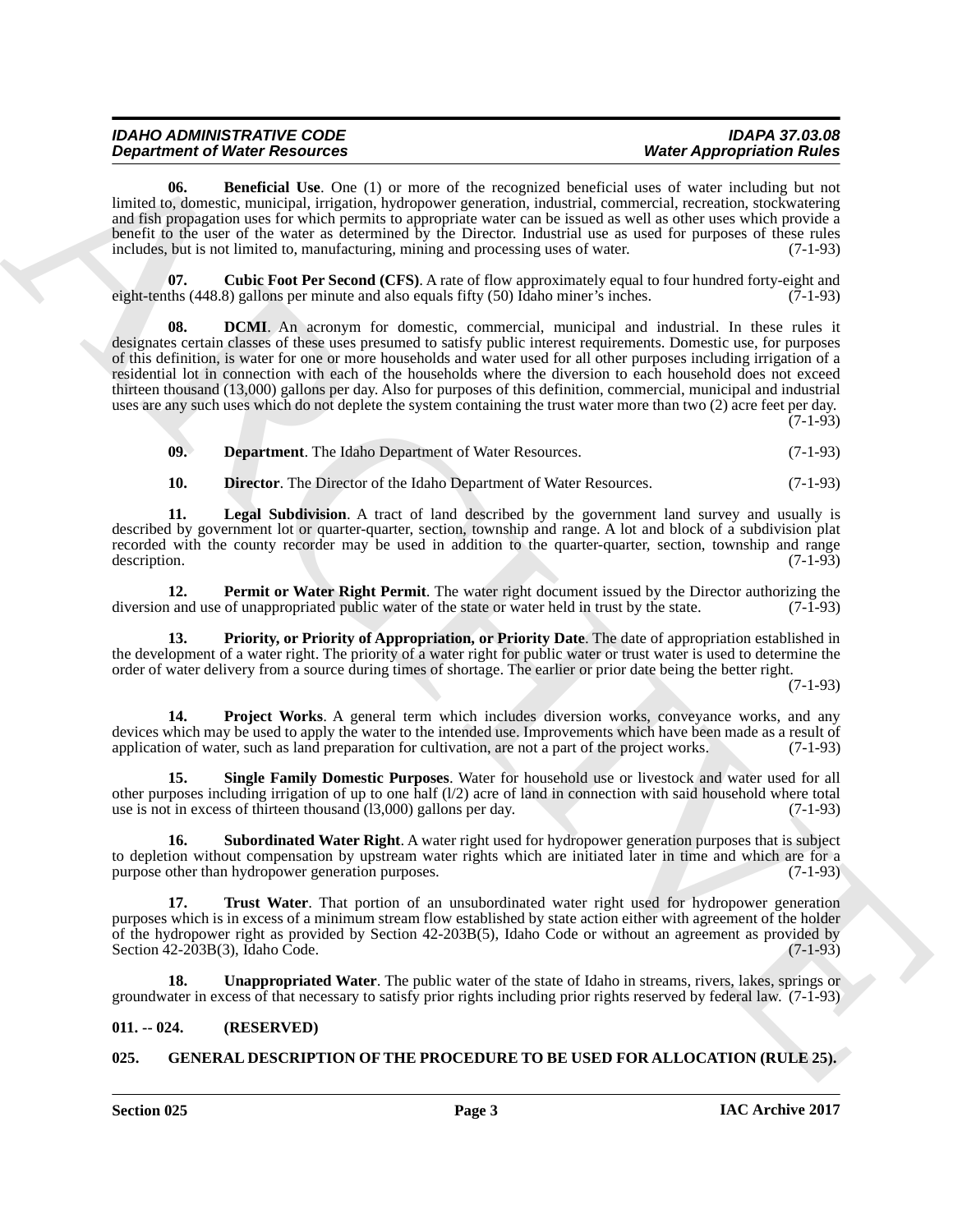<span id="page-3-2"></span>**01. Applications to Appropriate Unappropriated Water and Water Held in Trust**. Applications to appropriate unappropriated water and water held in trust as provided by Section 42-203B(3), Idaho Code, will be evaluated using the criteria of Section 42-203A, Idaho Code, which requires an assessment to be made of the impact of the proposed use on water availability for existing water rights, the adequacy of the water supply for the proposed use, whether the application is filed for speculative purposes, the financial ability of the applicant to complete the project, and the effect of the proposed use on the local public interest. (7-1-93) project, and the effect of the proposed use on the local public interest.

<span id="page-3-3"></span>**02. Applications to Appropriate Water from Sources Held by State in Trust**. Applications to appropriate water from sources on which the state holds water in trust, pursuant to Section 203B(5), Idaho Code, will be processed in a three-step analysis. Evaluation will consider the purposes of "trust water" established in Section 42-  $20\overline{3}B$ , Idaho Code.

**Department of Nieter Resources West Appropriate Water and Water and Water Hold Electric interactions to the effect of the effect of the effect of the effect of the effect of the effect of the effect of the effect of th** First, the proposed use must be evaluated using the procedures and criteria of Section 42-203A, Idaho Code. If all criteria of Section 42-203A(5), Idaho Code, are satisfied, the application may be approved for unappropriated water. If the application does not satisfy the criteria of Section  $42-203A(5)$  b, c, d, and e, Idaho Code, or is found to reduce the water to existing water rights other than those held in trust by the state, the application will be denied. If the application satisfies all criteria of Section 42-203A(5), Idaho Code, except Section 42-203A(5)a, Idaho Code, but is found to reduce water held in trust by the state, the application will be reviewed under criteria of Section 42-203C, Idaho Code. (7-1-93)

**b.** Second, Section 42-203C, Idaho Code, requires a determination of whether the proposed use will significantly reduce, individually or cumulatively with existing uses and other uses reasonably likely to exist within twelve months of the proposed use, the amount of trust water available to the holder of the water right used for power production that is defined by agreement pursuant to subsection (5) of Section 42-203B, Idaho Code (hereinafter termed "significant reduction"). If a significant reduction will not occur, the application may be approved without an evaluation of the public interest criteria of Section  $42-203C(2)$ , Idaho Code. (7-1-93) evaluation of the public interest criteria of Section  $42-203C(2)$ , Idaho Code.

**c.** Third, based upon a finding of significant reduction, the proposed use will be evaluated in terms of the public interest criteria of Section 42-203C(2), Idaho Code. (7-1-93)

#### <span id="page-3-0"></span>**026. -- 029. (RESERVED)**

#### <span id="page-3-4"></span><span id="page-3-1"></span>**030. LOCATION AND NATURE OF TRUST WATER (RULE 30).**

<span id="page-3-5"></span>**01. Snake River Water Rights Agreement**. The legislation ratifying the Snake River water rights agreement between the state of Idaho and Idaho Power Company places in trust a part of the flows available to Idaho Power Company under its hydropower water rights in the Snake River Basin between Swan Falls Dam and Milner Dam. The flows subject to the trust water provisions and reallocation under Section 42-203C(2), Idaho Code, are as follows: (7-1-93) follows: (7-1-93)

**a.** Trust water flows under the Snake River water rights agreement are located in the Snake River between Swan Falls Dam located in Section 18, Township 2 South, Range 1 East, Boise Meridian (B.M.) and Milner Dam located in Sections 28 and 29, Township 10 South, Range 21 East, Boise Meridian (B.M.) and all surface and groundwater sources tributary to the Snake River in that reach. (7-1-93) groundwater sources tributary to the Snake River in that reach.

**b.** Surface water and groundwater tributary to the Snake River upstream from Milner Dam is not trust water. After giving notice and considering public comment, the Director will designate the area in which groundwater is presumed to be tributary to the Snake River upstream from Milner Dam. Modification or changes in the designated boundary may be made only after providing notice and considering public comment. The area presently designated as tributary to the Snake River in the Milner Dam to Swan Falls Dam reach is appended to these rules (See Attachment A in APPENDIX A located at the end of this chapter), for information purposes only. (7-1-93)

**c.** Trust water flows under the Snake River water rights agreement are those occurring in the Snake River and tributaries in the geographic area designated in Subsection 030.01.a. which exceed the established minimum stream flows but are less than the water rights for hydropower generating facilities in the Swan Falls Dam to Milner Dam reach of Snake River, to the extent such rights were unsubordinated prior to the Snake River water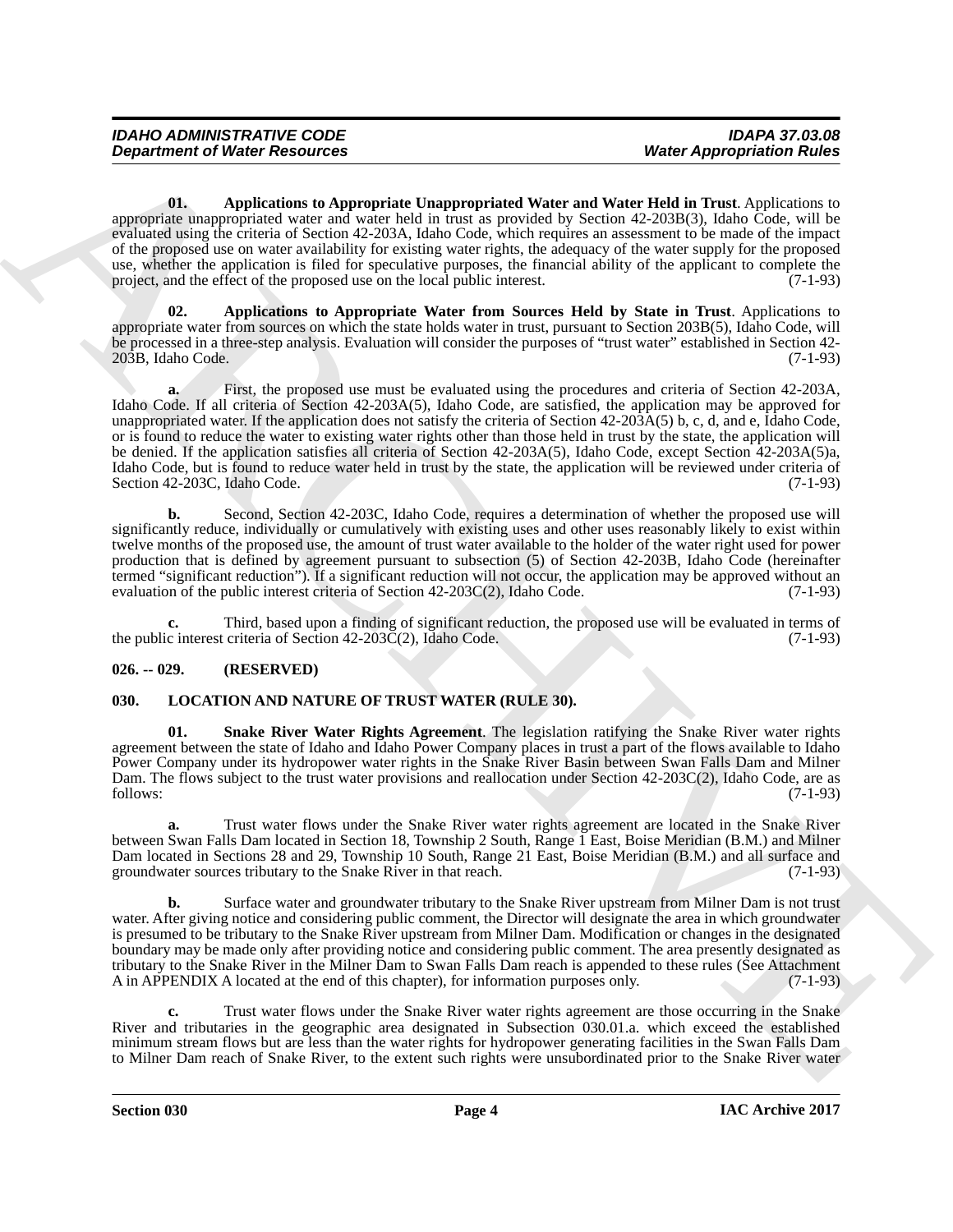| <b>IDAHO ADMINISTRATIVE CODE</b>     | <b>IDAPA 37.03.08</b>            |
|--------------------------------------|----------------------------------|
| <b>Department of Water Resources</b> | <b>Water Appropriation Rules</b> |

rights agreement. Minimum average daily flows have been established by action of the Water Resource Board and legislature at the U.S. Geological Survey gauging station located near Murphy (Section 35, Township 1 South, Range 1 West B.M.) in the amount of three thousand nine hundred (3900) cfs from April 1 to October 31 and five thousand six hundred (5600) cfs from November 1 to March 31, and at Milner gauging station located in Section 29, Township 10 South, Range 21 East, B.M. in the amount of zero (0) cfs from January 1 to December 31. (7-1-93)

<span id="page-4-5"></span>**02. Trust Water Created by State Action**. Section 42-203B(3), Idaho Code, provides that trust water can be created by state action establishing a minimum flow without an agreement with the holder of the hydropower water right. Allocation of trust water so established will be pursuant to state law except the criteria of Section 42- 203C, Idaho Code, will not be considered. (7-1-93)

<span id="page-4-4"></span>**03.** Sources of Public Water Not Trust Water. The following sources of public water are not trust d are not subject to the public interest provisions of Section 42-203C. Idaho Code: (7-1-93) water and are not subject to the public interest provisions of Section 42-203C, Idaho Code:

**a.** Sources or tributaries to sources upon which no hydropower generating facilities are located earm within the state of Idaho (Example - Salmon River). (7-1-93) downstream within the state of Idaho (Example - Salmon River).

**b.** Sources or tributaries to sources which have a state hydropower water right permit or license or Federal Energy Regulatory Commission license which have not been subordinated, and the state of Idaho has not entered into an agreement with the holder of the hydropower water right pursuant to Section 42-203B(2), Idaho Code, and the State of Idaho has not established a minimum stream flow for purposes of protecting hydropower generation. (7-1-93)

**c.** Sources or tributaries to sources for which a state hydropower water right permit or license, or the Federal Energy Regulatory Commission license included a subordination condition. Such flows are considered to be public waters subject to appropriation under the provisions of Section 42-203A, Idaho Code (Example - Snake River downstream from Murphy gauging station). (7-1-93) downstream from Murphy gauging station).

**d.** Flows in excess of established rights including rights used for hydropower purposes. Such flows are unappropriated waters subject to allocation under Section 42-203A, Idaho Code. (7-1-93)

**e.** Flows in the Snake River upstream from Milner Dam and all surface and groundwater tributaries to that reach. Such flows are subject to allocation under Section 42-203A, Idaho Code, without consideration of water rights existing downstream from Milner Dam (Reference: 42-203B(2), Idaho Code). (7-1-93)

#### <span id="page-4-0"></span>**031. -- 034. (RESERVED)**

#### <span id="page-4-1"></span>**035. APPLICATION REQUIREMENTS (RULE 35).**

#### <span id="page-4-3"></span><span id="page-4-2"></span>**01. General Provisions**. (7-1-93)

**a.** No person shall commence the construction of any project works or commence the diversion of the public water or trust water of the state of Idaho from any source or change the point of diversion, place, period or nature of use of any existing water right without first having filed an application for permit to appropriate the water or other appropriate form with the department and received approval from the Director, unless exempted by these rules or by statute. (7-1-93) or by statute.

**Dependent of West Franchises** Characteristics of school and the *Secondal Characteristics* of the *Secondal Characteristics* of the *Secondal Characteristics* of the *Secondal Characteristics* of the *Secondal Characteri* **b.** Any person proposing to commence a diversion of the public water or the trust water of the state of Idaho from a groundwater source for single family domestic purposes is exempt from the application and permit requirements of Subsection 035.01.a. Any person proposing to add a single family domestic use to an existing groundwater diversion including one used for single family domestic purposes is exempt from the provisions of Subsection 035.01.a. (7-1-93)

**c.** Any person watering livestock directly from a natural stream or natural lake without the use of a ted diversion works is exempt from Subsection 035.01.a. (7-1-93) constructed diversion works is exempt from Subsection 035.01.a.

**d.** All applications for permit to appropriate public water or trust water of the state of Idaho shall be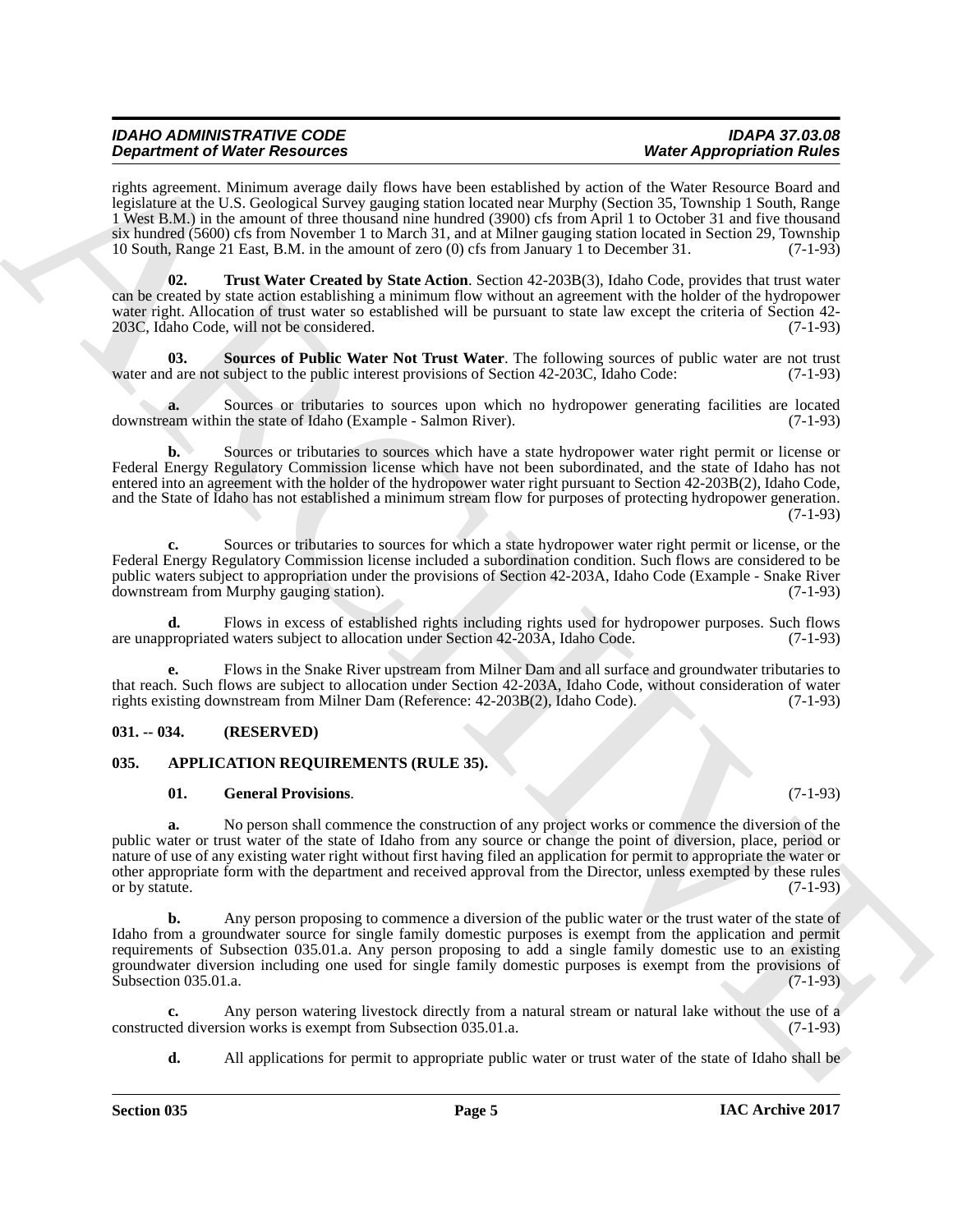| <b>IDAHO ADMINISTRATIVE CODE</b>     | <b>IDAPA 37.03.08</b>            |
|--------------------------------------|----------------------------------|
| <b>Department of Water Resources</b> | <b>Water Appropriation Rules</b> |

**Dependent of West Fassion can be the simulated and the simulated set of particular the simulation of the simulation of the simulation of the simulation of the simulation of the simulation of the simulation of the simulat** on the form provided by the department entitled "Application for Permit to Appropriate the Public Waters of the State of Idaho" and shall include all necessary information as described in Subsection 035.03. An application for permit that is not complete as described in Subsection 035.03 will not be accepted for filing and will be returned along with any fees submitted to the person submitting the application. No priority will be established by an incomplete application. Applications meeting the requirements of Subsection 035.03. will be accepted for filing and will be endorsed by the department as to the time and date received. The acceptability of applications requiring clarification or corrections shall be determined by the Director. (7-1-93) or corrections shall be determined by the Director.

**e.** The department will correspond with the applicant concerning applications which have been accepted for filing by the department which require clarification or correction of the information required by Subsection 035.03. If the additional or corrected information is supplied after thirty (30) days, the priority date of the application will be determined by the date the additional or corrected information is received by the department unless the applicant has requested within the thirty (30) day period additional time to provide the information, has shown good reasons for needing additional time, and the Director has granted additional time. (7-1-93)

**f.** Failure to submit the additional or corrected information is cause for the Director to void the ent's records of the application. (7-1-93) department's records of the application.

#### <span id="page-5-0"></span>**02. Effect of an Application**. (7-1-93)

**a.** Any application, whether filed before or after promulgation of these rules, which seeks to appropriate water from a source upon which the state holds trust water shall be considered an application for appropriation of unappropriated water. If the Director determines unappropriated water is not available, the application, if otherwise approvable, will be reviewed for compliance with provisions of Section 42-203C, Idaho Code. (7-1-93) Code. (7-1-93)

**b.** The priority of an application for unappropriated or trust water is established as of the time and date the application is received in complete form along with the statutory fee in any official office of the department. The priority of the application, remains fixed unless changed by action of the Director in accordance with applicable law. (7-1-93)

**c.** An application for permit to appropriate water is not a water right and does not authorize diversion or use of water until approved by the Director in accordance with statutes in effect at the time the application is approved. (7-1-93)

**d.** An applicant's interest in an application for permit to appropriate water is personal property. An assignment of interest in an application must include evidence satisfactory to the Director that the application was not filed for speculative purposes. (7-1-93)

<span id="page-5-1"></span>**03. Requirements for Applications to Be Acceptable for Filing**. (7-1-93)

**a.** The department form entitled "Application for Permit to Appropriate the Public Waters of the State of Idaho" (hereafter termed "application for permit form") is the required form to apply for either unappropriated water or trust water.

**b.** The following information shall be shown on an application for permit form and submitted together with the statutory fee to an office of the department before the application for permit may be accepted for filing by the department. (7-1-93)

i. The name and post office address of the applicant shall be listed. If the application is in the name of a corporation, the names and addresses of its directors and officers shall be provided. If the application is filed by or on behalf of a partnership or joint venture, the application shall provide the names and addresses of all partners and shall designate the managing partner, if any. (7-1-93)

ii. The name of the water source sought to be appropriated shall be listed. For surface water sources, the source of water shall be identified by the official geographic name listed on the U.S. Geological Survey Quadrangle map, or if no official name has been given, by the name in local common usage. If the source has not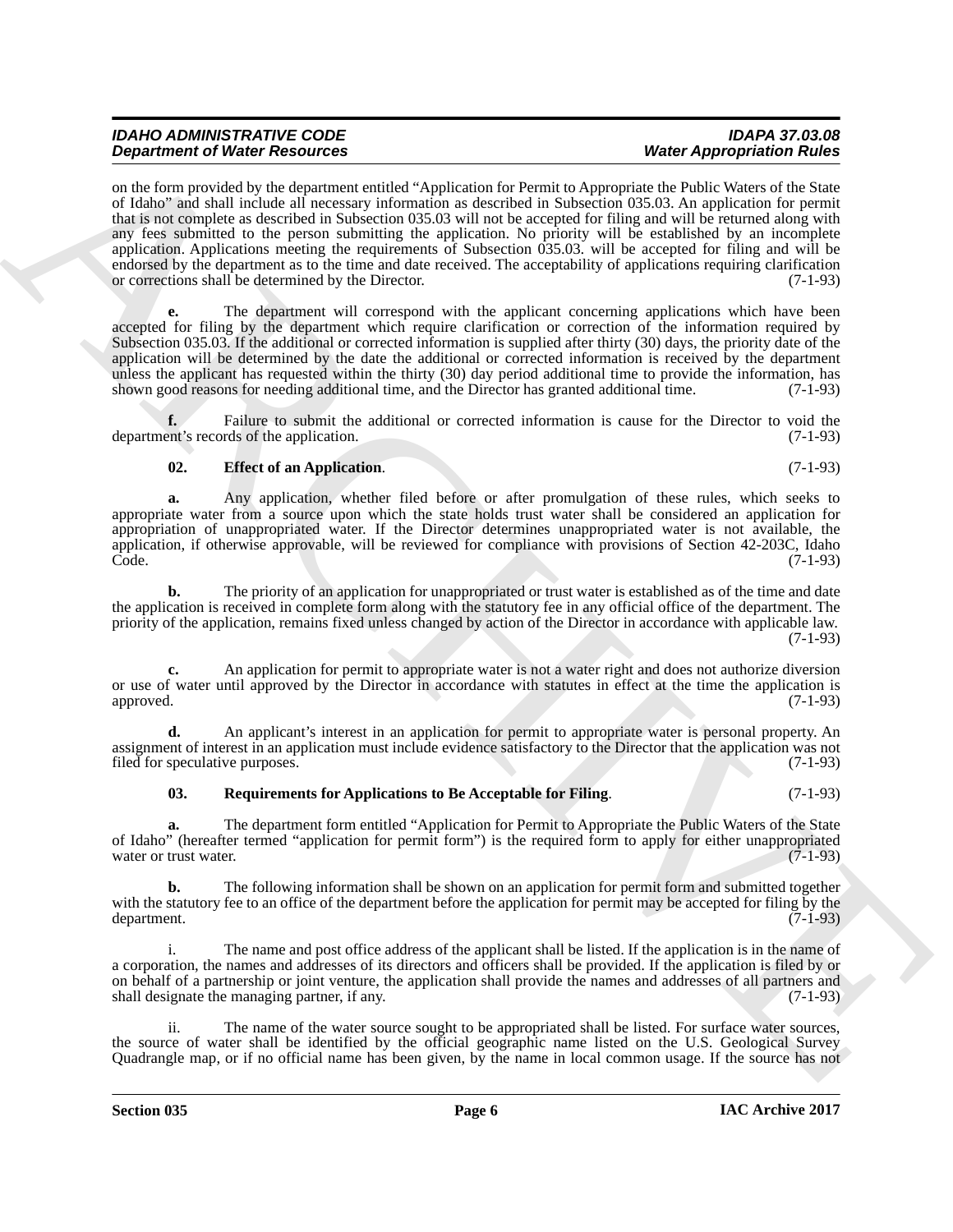### *IDAHO ADMINISTRATIVE CODE IDAPA 37.03.08 Department of Water Resources*

been named, it can be described as "unnamed," but the system or river to which it is tributary shall be identified. For groundwater sources, the source shall be listed as "groundwater." Only one source shall be listed on an application unless the application is for a single system which will have more than one source. (7-1-93)

**Dependent of West Passing country that the proposition of the system of the system of the system of the system of the system of the system of the system of the system of the system of the system of the system of the syst** iii. The legal description of the point of diversion and place of use shall be listed. The location of the point(s) of diversion and the place of use shall be described to the nearest forty (40) acre subdivision or U.S. Government Lot of the Public Land Survey System. The location of springs shall be described to the nearest ten (10) acre tract. Subdivision names, lot and block numbers and any name in local common usage for the point of diversion, or place of use shall be included in the comments section of the application form. If irrigation is listed as a purpose of use, the number of acres in each forty (40) acre subdivision of the place of use shall be listed. (7-1-93)

iv. The quantity of water to be diverted shall be listed as a rate of flow in cubic feet per second and/or me to be stored in acre-feet per year for each purpose of use requested. (7-1-93) as a volume to be stored in acre-feet per year for each purpose of use requested.

v. Impoundment (storage) applications shall show the maximum acre-feet requirement per year which shall not exceed the storage capacity of the impoundment structure unless the application describes a plan of operation for filling the reservoir more than once per year. (7-1-93) operation for filling the reservoir more than once per year.

vi. Every offstream storage impoundment application shall show a maximum rate of diversion to storage as well as the total storage volume. (7-1-93)

vii. The nature of the proposed beneficial use or uses of the water shall be listed. While the purpose may be described in general terms such as irrigation, industrial or municipal, a description sufficient to identify the proposed use or uses of the water shall also be included. (7-1-93) proposed use or uses of the water shall also be included.

viii. The period of each year during which water will be diverted, stored and beneficially used shall be listed. The period of use for irrigation purposes shall coincide with the annual periods of use shown in Figure 1 in APPENDIX B (located at the end of this chapter), unless it can be shown to the satisfaction of the Director that a different period of use is necessary. (7-1-93)

ix. The proposed method of diversion, conveyance system and system for distributing and using the water shall be described.  $(7-\overline{1}-93)$ 

x. The period of time required for completion of the project works and application of water to the proposed use shall be listed. This period of time shall not exceed the time required to diligently and uninterruptedly apply the water to beneficial use and shall not exceed five (5) years. (7-1-93) apply the water to beneficial use and shall not exceed five  $(5)$  years.

xi. A map or plat of sufficient scale (not less than two (2) inches equal to one (1) mile) to show the project proposed shall be included. The map or plat shall agree with the legal descriptions and other information shown on the application. (7-1-93) shown on the application.

xii. The application form shall be signed by the applicant listed on the application or evidence must be submitted to show that the signator has authority to sign the application. An application in more than one (1) name shall be signed by each applicant unless the names are joined by "or" or "and/or."  $(7-1-93)$ 

xiii. Applications by corporations, companies or municipalities or other organizations shall be signed by an officer of the corporation or company or an elected official of the municipality or an individual authorized by the organization to sign the application. The signator's title shall be shown with the signature. (7-1-93)

Applications may be signed by a person having a current "power of attorney" authorized by the of the "power of attorney" shall be included with the application. (7-1-93) applicant. A copy of the "power of attorney" shall be included with the application.

xv. An application signed by a mark or "X" must have the signator's name printed or typed nearby and the mark must have been witnessed and the application signed by the witness. (7-1-93)

Applications to appropriate water in connection with Carey Act or Desert Land Entry proposals shall include evidence that appropriate applications have been filed for the lands involved in the proposed project.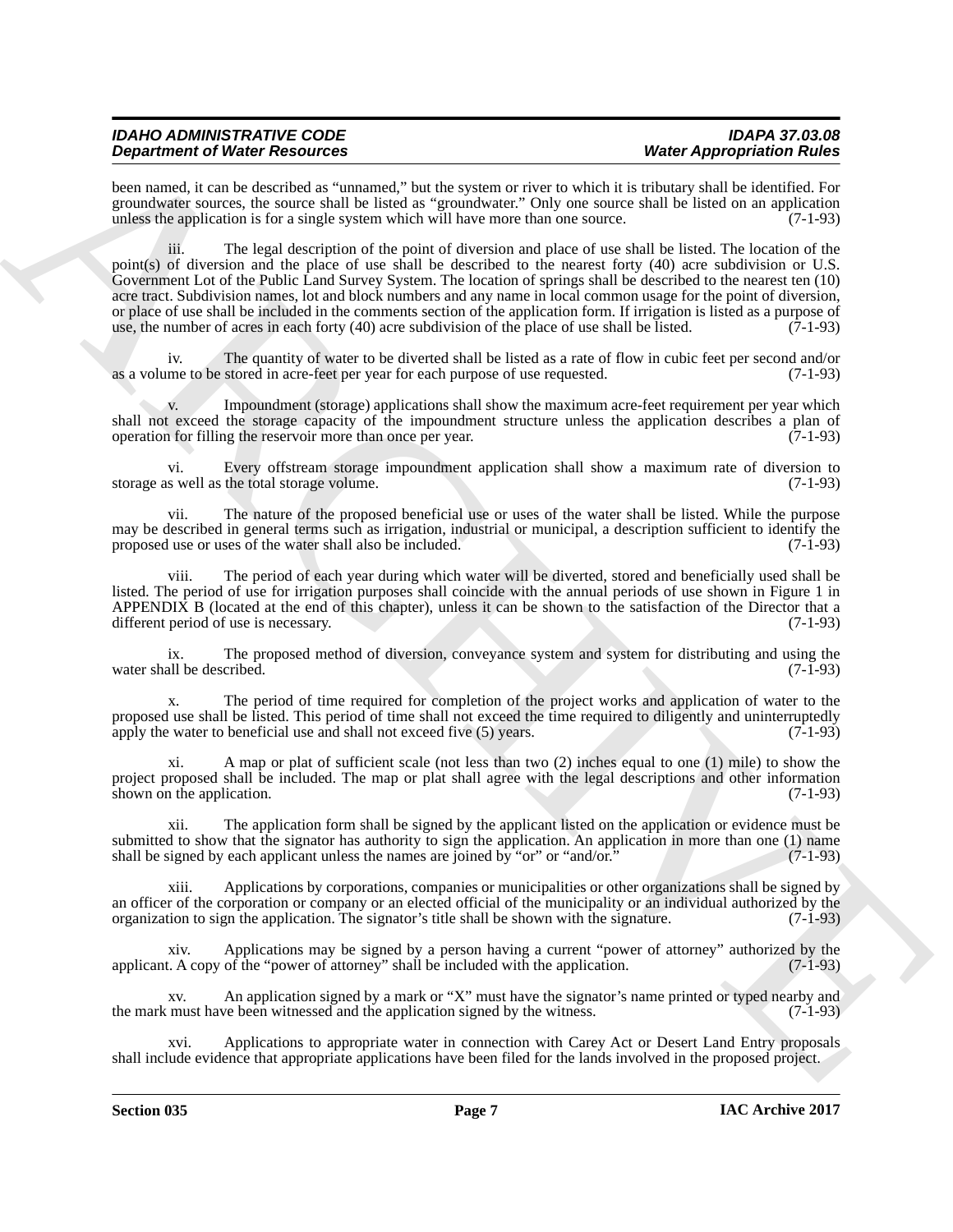#### <span id="page-7-2"></span>**04. Amended Applications**. (7-1-93)

#### <span id="page-7-0"></span>**036. -- 039. (RESERVED)**

#### <span id="page-7-4"></span><span id="page-7-3"></span><span id="page-7-1"></span>**040. PROCESSING APPLICATIONS FOR PERMIT AND REPROCESSING PERMITS (RULE 40).**

|                                      | <b>Department of Water Resources</b>                                                                                                                                                                                                                                                                                                                                                                                                                                                                                                                                                                                                                                  | <b>Water Appropriation Rules</b> |
|--------------------------------------|-----------------------------------------------------------------------------------------------------------------------------------------------------------------------------------------------------------------------------------------------------------------------------------------------------------------------------------------------------------------------------------------------------------------------------------------------------------------------------------------------------------------------------------------------------------------------------------------------------------------------------------------------------------------------|----------------------------------|
|                                      |                                                                                                                                                                                                                                                                                                                                                                                                                                                                                                                                                                                                                                                                       | $(7-1-93)$                       |
| xvii.<br>Idaho Code.                 | The application form shall be accompanied with a fee in the amount required by Section 42-221A,                                                                                                                                                                                                                                                                                                                                                                                                                                                                                                                                                                       | $(7-1-93)$                       |
| 04.                                  | <b>Amended Applications.</b>                                                                                                                                                                                                                                                                                                                                                                                                                                                                                                                                                                                                                                          | $(7-1-93)$                       |
| a.                                   | Applications for permit shall be amended whenever significant changes to the place, period or<br>nature of the intended use, method or location of diversion or proposed use or uses of the water or other substantial<br>changes from that shown on the pending application are intended. An application shall be amended if the proposed<br>change will result in a greater rate of diversion or depletion (see Subsection 035.04.c.), if the point of diversion, place<br>of use, or point of discharge of the return flow are to be altered, if the period of the year that water will be used is to<br>be changed, or if the nature of the use is to be changed. | $(7-1-93)$                       |
| b.<br>to change the source of water. | An application can be amended to clarify the name of the source of water but may not be amended                                                                                                                                                                                                                                                                                                                                                                                                                                                                                                                                                                       | $(7-1-93)$                       |
| department.                          | An amendment which increases the rate of diversion, increases the volume of water diverted per<br>year or the volume of water depleted, lengthens the period of use, or adds an additional purpose of use shall result in<br>the priority of the application for permit being changed to the date the amended application is received by the                                                                                                                                                                                                                                                                                                                          | $(7-1-93)$                       |
| d.                                   | An application for permit may be amended by endorsement by the applicant or his agent on the<br>original application for permit form which endorsement shall be initialed and dated. If the changes required to the<br>information on the application are, in the judgment of the Director, substantial enough to cause confusion in<br>interpreting the application form, the amended application shall be submitted on a new application for permit form to<br>be designated as an amended application.                                                                                                                                                             | $(7-1-93)$                       |
|                                      | An amended application shall be accompanied by the additional fee required by Section 42-221A,<br>Idaho Code, if the total rate of diversion or total volume of storage requested is increased and by the fee required by<br>Section 42-221F, Idaho Code, for readvertising if notice of the original application has been published.                                                                                                                                                                                                                                                                                                                                 | $(7-1-93)$                       |
| f.<br>department of the change.      | If the applicant's name or mailing address changes, the applicant shall in writing notify the                                                                                                                                                                                                                                                                                                                                                                                                                                                                                                                                                                         | $(7-1-93)$                       |
| $036. - 039.$                        | (RESERVED)                                                                                                                                                                                                                                                                                                                                                                                                                                                                                                                                                                                                                                                            |                                  |
| 040.                                 | PROCESSING APPLICATIONS FOR PERMIT AND REPROCESSING PERMITS (RULE 40).                                                                                                                                                                                                                                                                                                                                                                                                                                                                                                                                                                                                |                                  |
| 01.                                  | General.                                                                                                                                                                                                                                                                                                                                                                                                                                                                                                                                                                                                                                                              | $(7-1-93)$                       |
| a.<br>the following general steps:   | Unprotested applications, whether for unappropriated water or trust water, will be processed using                                                                                                                                                                                                                                                                                                                                                                                                                                                                                                                                                                    | $(7 - 1 - 93)$                   |
| i.                                   | Advertisement and protest period;                                                                                                                                                                                                                                                                                                                                                                                                                                                                                                                                                                                                                                     | $(7-1-93)$                       |
| ii.                                  | Department review of applications and additional information, including department field review if<br>determined to be necessary by the Director;                                                                                                                                                                                                                                                                                                                                                                                                                                                                                                                     | $(7-1-93)$                       |
| iii.                                 | Fact finding hearing if determined to be necessary by the Director;                                                                                                                                                                                                                                                                                                                                                                                                                                                                                                                                                                                                   | $(7-1-93)$                       |
|                                      | Director's decision;                                                                                                                                                                                                                                                                                                                                                                                                                                                                                                                                                                                                                                                  | $(7-1-93)$                       |
| iv.                                  |                                                                                                                                                                                                                                                                                                                                                                                                                                                                                                                                                                                                                                                                       |                                  |
| V.                                   | Section 42-1701A, Idaho Code, hearing, if requested; and                                                                                                                                                                                                                                                                                                                                                                                                                                                                                                                                                                                                              | $(7-1-93)$                       |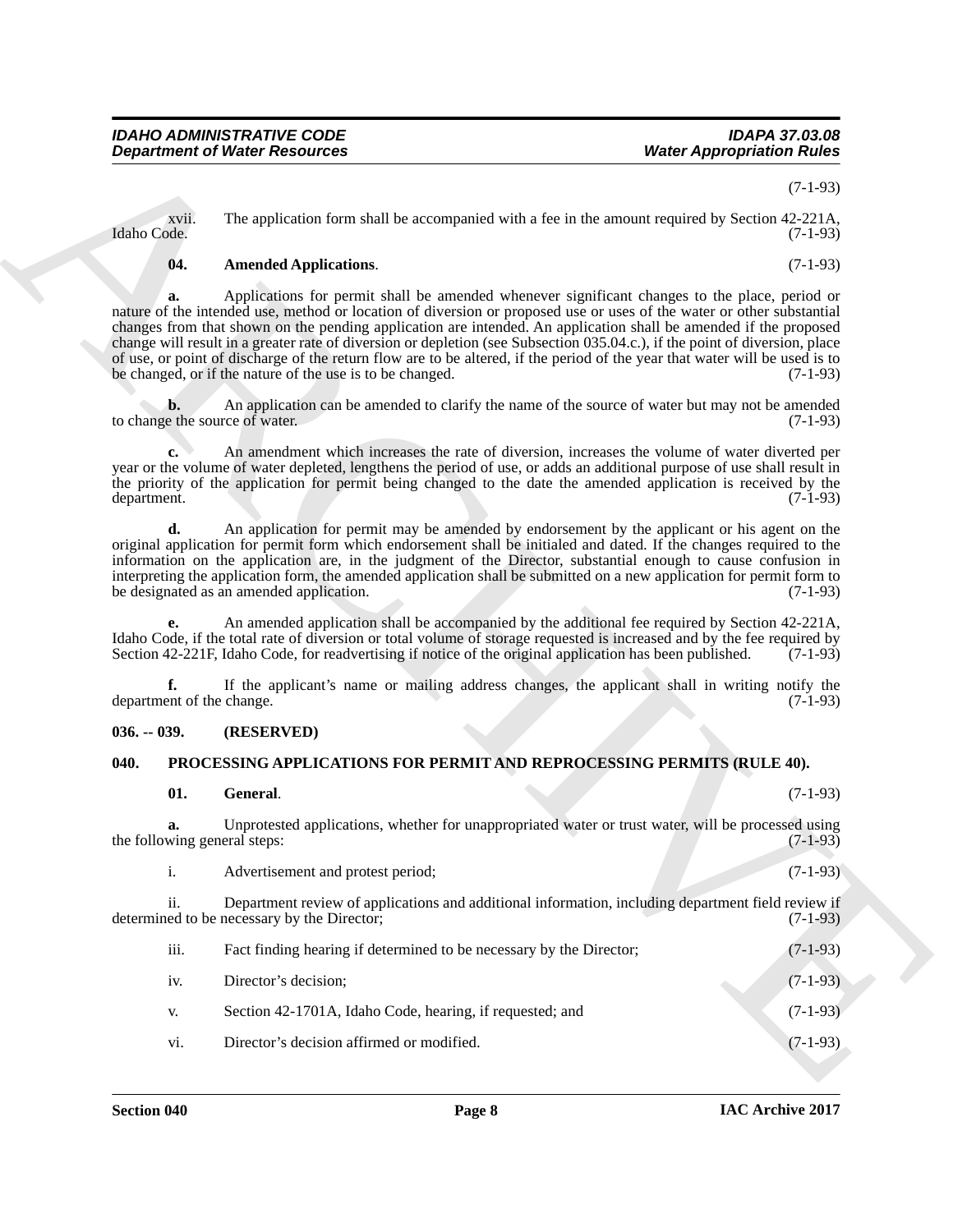#### *IDAHO ADMINISTRATIVE CODE IDAPA 37.03.08 Department of Water Resources*

**b.** Protested applications, whether for unappropriated water or trust water, will be processed using the general steps: (7-1-93) following general steps:

i. Advertisement and protest period; (7-1-93) ii. Hearing and/or conference; (7-1-93)

iii. Department review of applications, hearing record and additional information including department field review if determined to be necessary by the Director.

iv. Proposed decision (unless waived by parties); (7-1-93)

v. Briefing or oral argument in accordance with the department's adopted Rules of Procedure. (7-1-93)

vi. Director's decision accepting or modifying the proposed decision. (7-1-93)

**c.** The Director's decision rejecting and denying approval of an application for permit filed for diversion from a source previously designated as a critical groundwater area or upon which a moratorium has previously been entered may be issued without advertisement of the application. (7-1-93)

**d.** An applicant may request in writing that commencement of processing of his or her application be delayed for a period not to exceed one (1) year or that processing be interrupted for a period not to exceed six (6) months. The Director at his discretion may approve the request unless he determines that others will be injured by the delay or that the applicant seeks the delay for the purpose of speculation, or that the public interest of the people of Idaho will not be served by the delay. The Director may approve a request for delay for a shorter period of time or upon conditions, and may renew the approval upon written request. (7-1-93) upon conditions, and may renew the approval upon written request.

**Department of Wester Association** Wester Association Wester Association Wester Association Relief (and the state of the state of the state of the state of the state of the state of the state of the state of the state of **e.** As a condition of processing applications or reprocessing permits to reallocate trust water, the Director may require a cash bond or surety bond. Such bond up to five dollars (\$5) per acre of land requested to be irrigated or two hundred fifty (\$250) per cfs for other uses shall serve as a performance bond for satisfactory compliance with the permitted time requirements for commencement of construction, completion of project works and diversion of water to beneficial use. Failure to comply with the permitted time requirements, or such extension of time granted by the Director for good cause shown, is cause for the Director to require surrender of the bond amount to the department's Water Administration Account. The bond shall be returned to the permit holder upon satisfactory compliance with the permit's time requirements. (7-1-93) compliance with the permit's time requirements.

<span id="page-8-0"></span>

| 02. | <b>Public Notice Requirement.</b> |  |  |  |  | $(7-1-93)$ |
|-----|-----------------------------------|--|--|--|--|------------|
|-----|-----------------------------------|--|--|--|--|------------|

**a.** Applications for permit which have not been advertised. (7-1-93)

i. Advertisement of applications for permit proposing a rate of diversion of ten (10) cfs or less or storage of one thousand (1000) AF or less shall comply with provisions of Section 42-203A, Idaho Code. The first required advertisement will be published on the first or third Thursday of a month when published in daily newspapers and on the first or third publishing day of the month for weekly newspapers. (7-1-93) newspapers and on the first or third publishing day of the month for weekly newspapers.

Advertisement of applications for permit in excess of the amounts in Subsection 040.02.a.i. shall comply with provisions of Subsection 040.02.a.i. and shall also be published in a newspaper or newspapers to achieve statewide circulation. (7-1-93) statewide circulation.

iii. Statewide circulation with respect to Section 42-203A(2), Idaho Code, shall be obtained by publication of a legal notice at least once each week for two (2) successive weeks in a newspaper, as defined in Section 60-106, Idaho Code, of general circulation in the county in which the point of diversion is located and by publication of a legal notice at least once each week for two (2) successive weeks in at least one (1) daily newspaper, as defined in Section 60-107, Idaho Code, published in each of the department's four (4) administrative regions and determined by the Director to be of general circulation within the department's region within which it is published. The administrative regions of the department are identified on Figure 2 in APPENDIX C (located at the end of this

**Section 040 Page 9**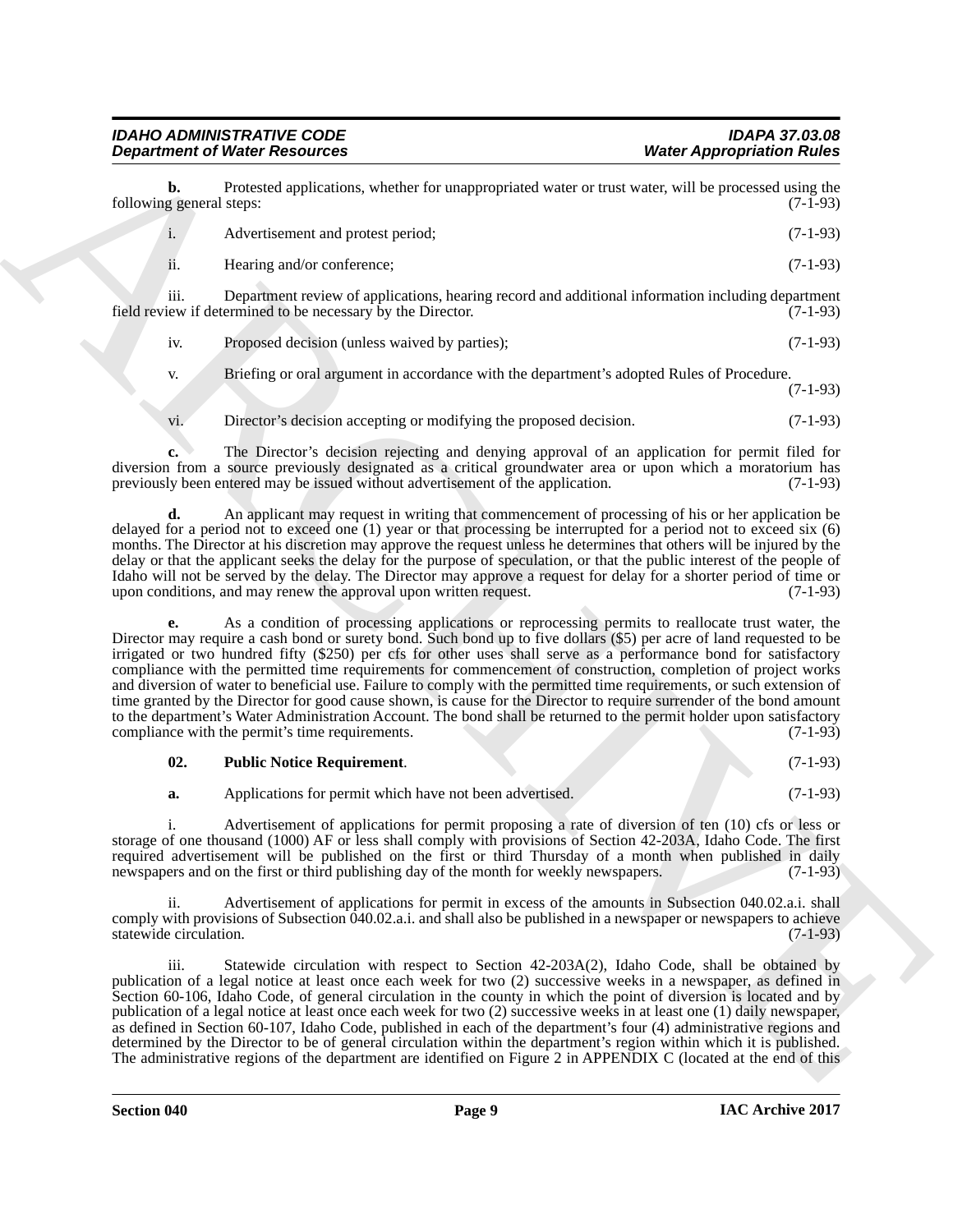| <b>IDAHO ADMINISTRATIVE CODE</b>     | <b>IDAPA 37.03.08</b>            |
|--------------------------------------|----------------------------------|
| <b>Department of Water Resources</b> | <b>Water Appropriation Rules</b> |

chapter). The names of newspapers used for statewide publication are available from any department office. (7-1-93)

**b.** Applications for permit which have been advertised. (7-1-93)

**Department of Niese Research external transmission** When Appropriation Rivers (1993). The mass of anomalism control in the state of the state of the state of the state of the state of the state of the state of the state i. Notice of applications for permit for water from the Snake River between Swan Falls Dam and Milner Dam or surface and groundwater tributaries to that reach of Snake River which were advertised prior to July 1, 1985 and have been held without final action by the department due to the Swan Falls controversy shall be readvertised by the Director in accordance with Subsection 040.02.a. as appropriate to allow opportunity for protests to be entered with respect to the public interest criteria of Section 42-203C(2), Idaho Code. (7-1-93)

ii. Applications for permit from the Snake River or surface and groundwater sources upstream from Milner Dam which have been held without action due to the Swan Falls controversy may be processed without readvertisement. (7-1-93) readvertisement.

iii. The applicant shall pay the readvertisement fee provided in Section 42-221F, Idaho Code, prior to the readvertisement.

iv. Failure to pay the readvertising fee within thirty (30) days after the applicant is notified to do so is cause for the Director to void the application. (7-1-93)

**c.** Notice of existing permits. (7-1-93)

i. Existing permits appropriating water held in trust by the state of Idaho issued prior to July 1, 1985, unless exempted by Subsection 040.02.c.ii. shall be subject to the review requirements of Section 42-203D, Idaho Code, and shall be readvertised in accordance with Subsection 040.02.a. as appropriate. The review is limited to the criteria described in Section 42-203C(2), Idaho Code. (7-1-93)

ii. Permits exempt from the provisions of Section 42-203D, Idaho Code, include: (7-1-93)

(1) Permits appropriating water not held in trust by the state of Idaho; (7-1-93)

(2) Permits for DCMI uses, stockwater uses and other essentially non-consumptive uses as determined by the Director; and

Permits for which an acceptable proof of beneficial use submittal was received by the department prior to July 1, 1985, or permits for which an acceptable proof of beneficial use was submitted after July 1, 1985, if evidence satisfactory to the Director has been received to show that the permit was fully developed prior to July 1, 1985 to the extent claimed on the proof of beneficial use. (7-1-93)

iii. Holders of permits subject to the review requirement of Section 42-203D, Idaho Code, shall pay in advance, upon the request of the Director, the readvertising fee required by Section 42-221F, Idaho Code. (7-1-93)

iv. Failure to pay the readvertising fee within thirty (30) days after the applicant is notified to do so is cause for the Director to cancel the permit. (7-1-93)

**d.** Provisions for Receiving Notice of Application for Permit by Mail. (7-1-93)

i. Pursuant to Section 42-203A(3), Idaho Code, the department will provide upon written request by regular mail, postage prepaid, the notices for all applications for permit of the classes requested. Mailings will be made on a periodic basis to include all notices of a specific class for which advertisements were prepared for publication during the previous period. Mailings will be made on or about the day of the first advertisement as provided in Subsection 040.02.a.i. (7-1-93)

ii. Notice of the advertisement of application as described in Section 42-203A(3), Idaho Code, may be represented by an abstract, summary or other such representation which includes all the information required by Section 42-203A(1), Idaho Code, for a notice of an application for permit. (7-1-93)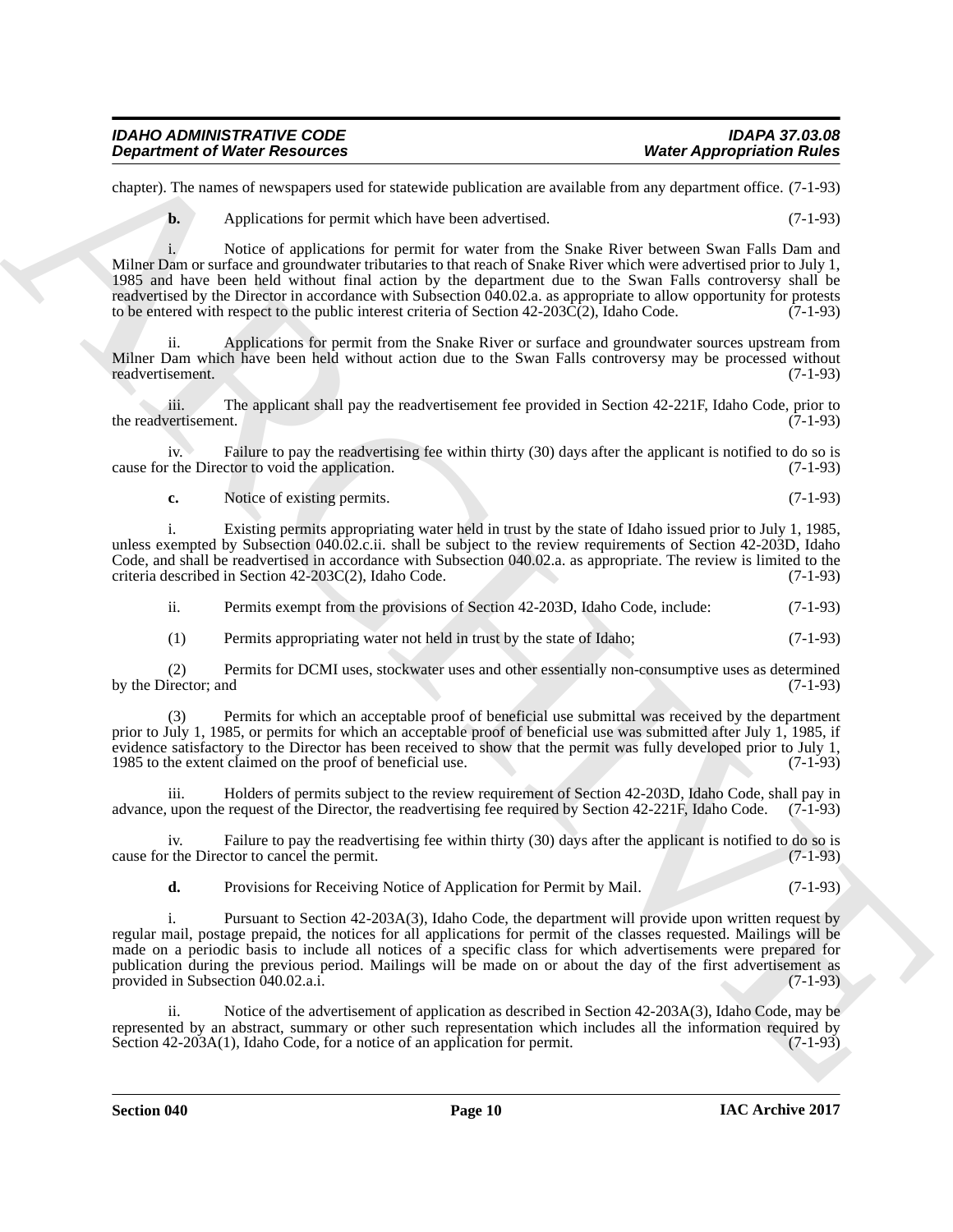| <b>IDAHO ADMINISTRATIVE CODE</b>     | <b>IDAPA 37.03.08</b>            |
|--------------------------------------|----------------------------------|
| <b>Department of Water Resources</b> | <b>Water Appropriation Rules</b> |

iii. The annual mailing fee as described in Section 42-203A(3), Idaho Code, shall include all costs incurred by the department in preparation of mailing of the notices of application to those requesting them. (7-1-93)

iv. The annual fee for receiving notice of all classes will be determined by the Director and shall be paid to the department in advance on an annual basis (July 1 to June 30). The annual mailing fee shall be prorated by the department for requests encompassing less than a full year and will be increased for the additional cost the department incurs for requests encompassing fewer than all classes of notice. (7-1-93) department incurs for requests encompassing fewer than all classes of notice.

v. A request for a specific class of notice may be fulfilled by the mailing of notice of all applications for permit received by the department unless the additional cost to the department of preparing the requests for a specific class of notice is paid in advance. (7-1-93)

vi. A request to receive a class of notice of applications shall be effective not later than thirty (30) days after receipt by the department of the request together with the annual fee. (7-1-93)

**Department of Water Resolution** the Associated System (28/234AT), Islam Costy and Resolution Risks<br>
incurred Fig. The small and line time spherical in System (28/234AT), Islam Costy and all are simple<br>
incurred by the de vii. The notice published in the newspaper of an application or of a permit being reprocessed as required by Subsections 040.02.a. through 040.02.c. is the official notice required by Section 42-203A, Idaho Code. Errors or omissions in the notices of applications received by mail as provided by Subsection 040.02.d. or the failure of the notices to be delivered by mail does not invalidate the published notice. (7-1-93)

<span id="page-10-1"></span>**03. Protests, Intervention, Hearings, and Appeals**. (7-1-93)

| a. | Protests. |  |  | $(7-1-93)$ |  |  |  |
|----|-----------|--|--|------------|--|--|--|
|----|-----------|--|--|------------|--|--|--|

i. Protests against the approval of an application for permit or against a permit being reprocessed shall comply with the requirements for pleadings as described in the department's adopted Rules of Procedure.

(7-1-93)

ii. Protests against the approval of an application for permit or against a permit being reprocessed will only be considered if received by the department after receipt of the application by the department and prior to the expiration of the protest period announced in the advertisement unless the protestant successfully intervenes in the proceeding.  $(7-1-93)$ 

iii. General statements of protest (blanket protests) against appropriations for a particular class of use<br>a particular source of water will not be considered as valid protests by the Director. (7-1-93) or from a particular source of water will not be considered as valid protests by the Director.

**b.** Intervention. Requests to intervene in a proceeding pending before the department shall comply Department's adopted Rules of Procedure. (7-1-93) with the Department's adopted Rules of Procedure.

**c.** Hearings. Hearings will be scheduled and held in accordance with the department's adopted Rules of Procedure. (7-1-93) of Procedure. (7-1-93)

**d.** Appeals. Any final decision of the Director may be appealed in accordance with Section 42-1701A, Idaho Code. (7-1-93) Idaho Code. (7-1-93)

#### <span id="page-10-0"></span>**04. Burden of Proof**. (7-1-93)

**a.** Burden of proof is divided into two (2) parts: first, the burden of coming forward with evidence to present a prima facie case, and second, the ultimate burden of persuasion. (7-1-93)

**b.** The burden of coming forward with evidence is divided between the applicant and the protestant as follows: (7-1-93)

i. The applicant shall bear the initial burden of coming forward with evidence for the evaluation of a) through (d) of Section 42-203A(5), Idaho Code; (7-1-93) criteria (a) through (d) of Section 42-203A(5), Idaho Code;

ii. The applicant shall bear the initial burden of coming forward with evidence for the evaluation of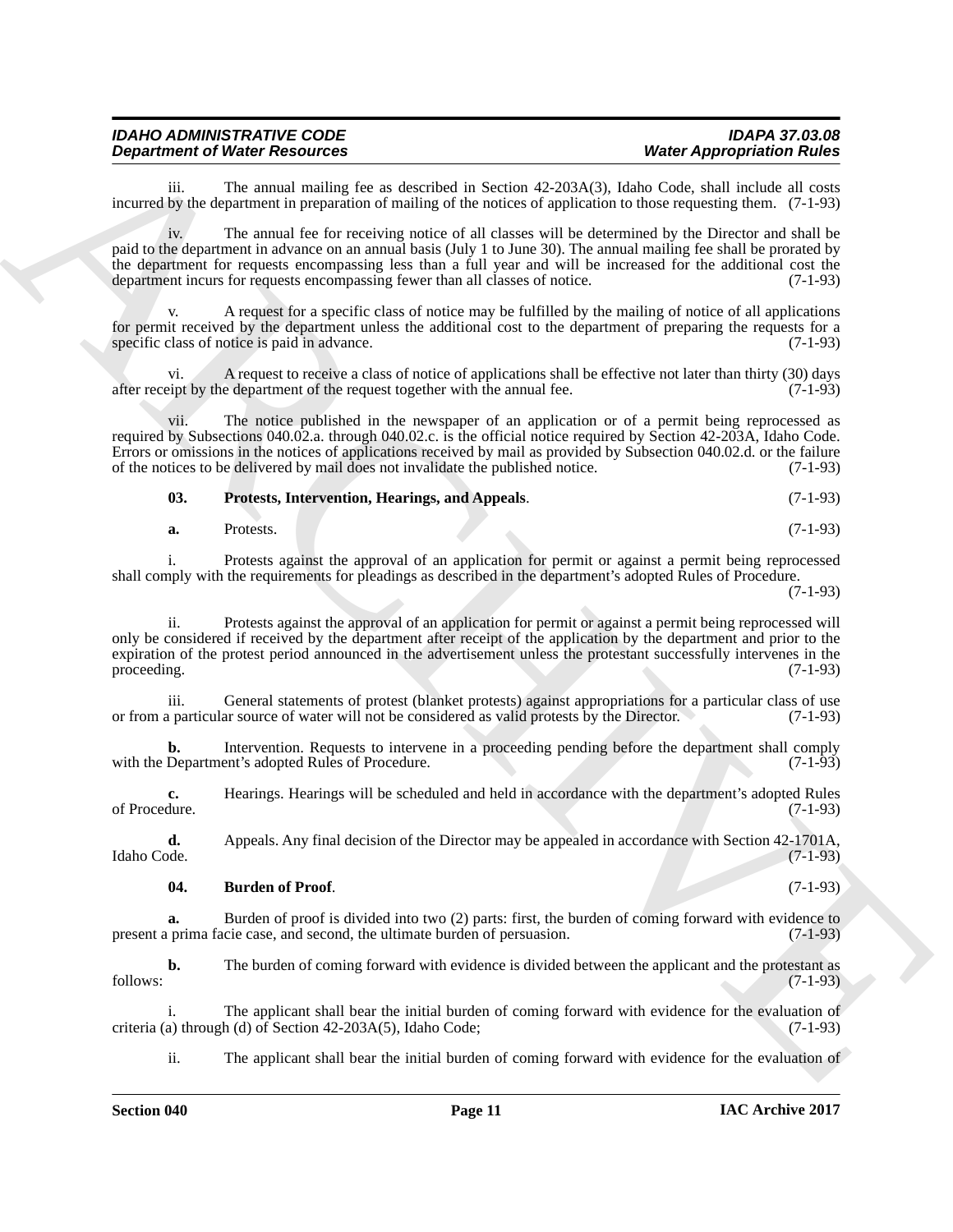| <b>IDAHO ADMINISTRATIVE CODE</b>     | <b>IDAPA 37.03.08</b>            |
|--------------------------------------|----------------------------------|
| <b>Department of Water Resources</b> | <b>Water Appropriation Rules</b> |

criterion (e) of Section 42-203A(5), Idaho Code, as to any factor affecting local public interest of which he is knowledgeable or reasonably can be expected to be knowledgeable. The protestant shall bear the initial burden of coming forward with evidence for those factors relevant to criterion (e) of Section 42-203A(5), Idaho Code, of which the protestant can reasonably be expected to be more cognizant than the applicant. (7-1-93)

iii. The protestant shall bear the initial burden of coming forward with evidence for the evaluation of the public interest criteria of Section 42-203C(2), Idaho Code, and of demonstrating a significant reduction, except that the applicant shall provide details of the proposed design, construction, and operation of the project and directly associated operations to allow the impact of the project to be evaluated. (7-1-93)

**c.** The applicant has the ultimate burden of persuasion for the criteria of Section 42-203A, Idaho Code, and the protestant has the ultimate burden of persuasion for the criteria of Section 42-203C, Idaho Code. (7-1-93)

**d.** For unprotested applications or permits to be reprocessed, the Director will evaluate the application, information submitted pursuant to Subsection 040.05.c. and information in the files and records of the department, and the results of any studies the department may conduct to determine compliance with the appropriate criteria. criteria. (7-1-93)

**e.** In protested matters the Director will take official notice of information as described in the department's adopted Rules of Procedure, and will, prior to considering, circulate to the parties information from department studies and field examinations concerning the protested application or permit being reprocessed, if such information has not otherwise been made a part of the hearing record. (7-1-93) information has not otherwise been made a part of the hearing record.

#### <span id="page-11-0"></span>**05. Additional Information Requirements**. (7-1-93)

**a.** For unprotested applications and permits being reprocessed, the additional information required by Subsection 040.05.c. shall be submitted within thirty (30) days after the Director notifies the applicant that the application or permit is being reviewed for decision. The Director may extend the time within which to submit the information upon request by the applicant and upon a showing of good cause. Failure to submit the required information within the time period allowed will be cause for the Director to void an application or to advance the priority of a permit being reprocessed by the number of days that the information submittal is late. The Director will provide opportunity for hearing as provided in Section 42-1701A, Idaho Code. (7-1-93) provide opportunity for hearing as provided in Section 42-1701A, Idaho Code.

**b.** For protested applications or protested permits being reprocessed, the information required by Subsection 040.05.c. may be requested by the Director to be submitted within thirty (30) days after notification by the Director, may be made a part of the record of the hearing held to consider the protest, or may be made available in accordance with any pre-hearing discovery procedures. Failure to submit the required information within the time period allowed will be cause for the Director to void an application or to advance the priority of a permit being<br>reprocessed by the number of days that the information submittal is late. (7-1-93) reprocessed by the number of days that the information submittal is late.

**Dependent of Water Resources** C. D. Extra a to mp leads also the specific term in the specific of Resources C. The specific of Resources C. The specific of Resources C. The specific of Resources C. The specific of Resour **c.** The following information shall be submitted for applications to appropriate unappropriated water or trust water and for permits being reprocessed for trust water. The additional information submittal requirements of this rule are waived for filings which seek to appropriate five (5) cfs or less or storage of five hundred acre-feet (500 AF) or less and for filings seeking reallocation of trust water which the Director determines will reduce the flow of the Snake River measured at Murphy Gauge by not more than two (2) acre-feet per day. For filings proposing irrigation as a purpose of use, the additional information is required if more than two hundred (200) acres will be irrigated. However, the Director may specifically request submittal of any of the following information for any filing, as he determines necessary. Information relative to the effect on existing water rights, Section 42-203A(5)(a), Idaho Code, shall be submitted as follows: (7-1-93) Code, shall be submitted as follows:

For applications appropriating springs or surface streams with five (5) or fewer existing users, either the identification number, or the name and address of the user, and the location of the point of diversion and nature of use for each existing water right shall be submitted. (7-1-93)

ii. For applications appropriating groundwater, a plat shall be submitted locating the proposed well relative to all existing wells and springs and permitted wells within a one-half mile radius of the proposed well.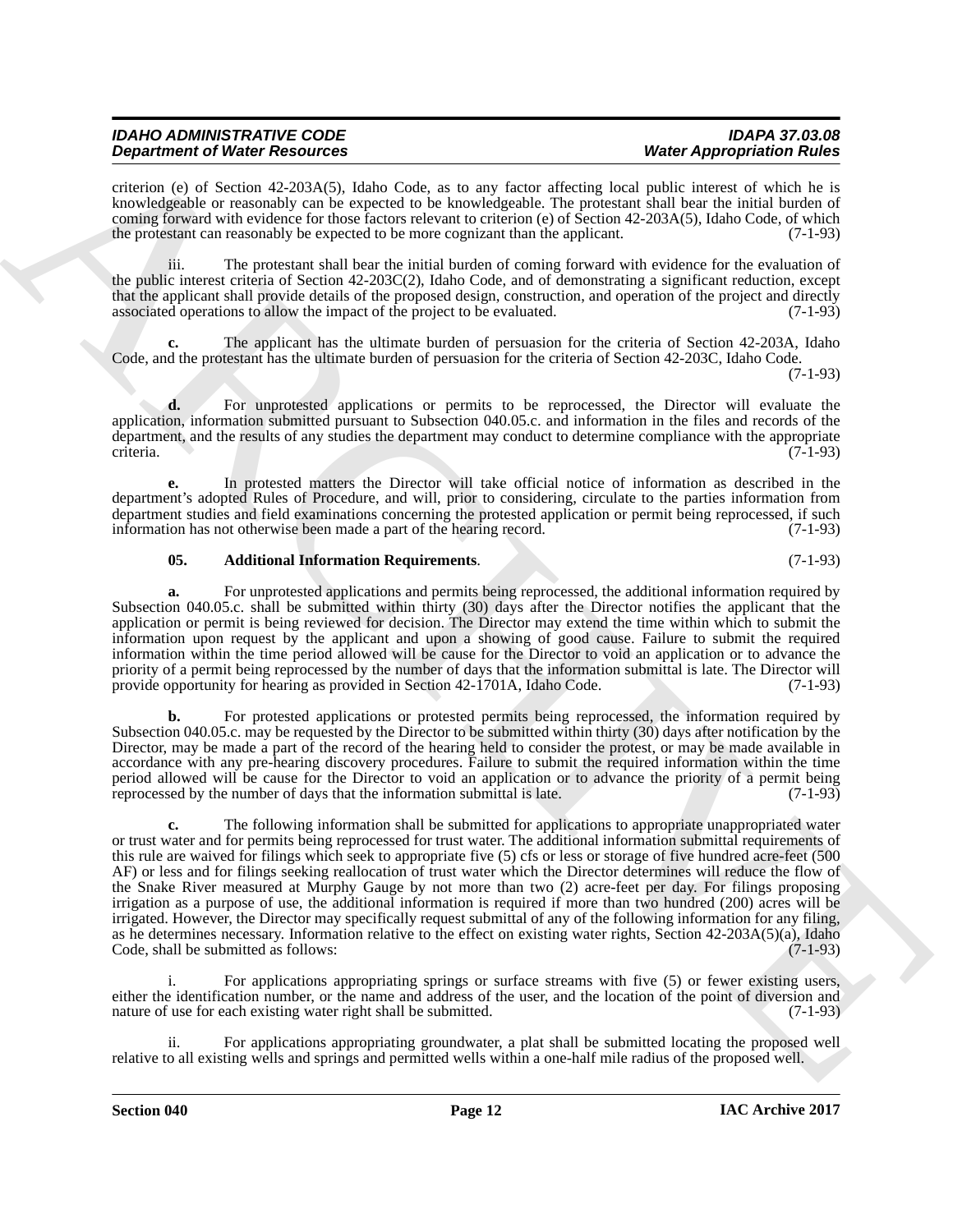#### (7-1-93)

iii. Information shall be submitted concerning any design, construction, or operation techniques which will be employed to eliminate or reduce the impact on other water rights. (7-1-93)

**d.** Information relative to sufficiency of water supply, Section 42-203A(5)(b), Idaho Code, shall be d as follows: (7-1-93) submitted as follows:

i. Information shall be submitted on the water requirements of the proposed project, including, but not limited to, the required diversion rate during the peak use period and the average use period, the volume to be diverted per year, the period of year that water is required, and the volume of water that will be consumptively used<br>(7-1-93) per year.  $(7-1-93)$ 

Information shall be submitted on the quantity of water available from the source applied for, including, but not limited to, information concerning flow rates for surface water sources available during periods of peak and average project water demand, information concerning the properties of the aquifers that water is to be taken from for groundwater sources, and information on other sources of supply that may be used to supplement the applied for water source.

**e.** Information relative to good faith, delay, or speculative purposes of the applicant, Section 42-<br>(c), Idaho Code, shall be submitted as follows: (7-1-93)  $203A(5)(c)$ , Idaho Code, shall be submitted as follows:

i. The applicant shall submit copies of deeds, leases, easements or applications for rights-of-way from federal or state agencies documenting a possessory interest in the lands necessary for all project facilities and the place of use or if such interest can be obtained by eminent domain proceedings the applicant must show that appropriate actions are being taken to obtain the interest. Applicants for hydropower uses shall also submit information required to demonstrate compliance with Sections 42-205 and 42-206, Idaho Code. (7-1-93) information required to demonstrate compliance with Sections  $42$ - $205$  and  $42$ - $206$ , Idaho Code.

The applicant shall submit copies of applications for other needed permits, licenses and approvals, and must keep the department apprised of the status of the applications and any subsequent approvals or denials.

(7-1-93)

**f.** Information Relative to Financial Resources, Section 42-203A(5)(d), Idaho Code, shall be submitted as follows: (7-1-93)

i. The applicant shall submit a current financial statement certified to show the accuracy of the information contained therein, or a financial commitment letter along with the financial statement of the lender or other evidence to show that it is reasonably probable that financing will be available to appropriate the water and apply it to the beneficial use proposed. (7-1-93)

ii. The applicant shall submit plans and specifications along with estimated construction costs for the project works. The plans shall be definite enough to allow for determination of project impacts and implications.

(7-1-93)

**g.** Information Relative to Conflict with the Local Public Interest, Section 42-203A(5)(e), Idaho Code, shall be submitted as follows: The applicant shall seek comment and shall submit all letters of comment on the effects of the construction and operation of the proposed project from the governing body of the city and/or county and tribal reservation within which the point of diversion and place of use are located, the Idaho Department of Fish and Game, the Idaho Department of Environmental Quality, and any irrigation district or canal company within which the proposed project is located and from other entities as determined by the Director. (7-1-93) which the proposed project is located and from other entities as determined by the Director.

**Department of Nieser Research estate and the stress of the stress of the stress of the stress of the stress of the stress of the stress of the stress of the stress of the stress of the stress of the stress of the stress h.** The following information Relative to the Public Interest Criteria of Section 42-203C(2), Idaho Code, shall be submitted by an applicant seeking reallocation of trust water for a project which the Director determines will reduce the flow of the Snake River by more than two (2) acre-feet per day. For filings proposing irrigation as a purpose of use, the additional information is required if more than two hundred (200) acres will be irrigated. The Director may request any or all of the following information for any filing seeking the reallocation of trust water. (7-1-93) trust water. (7-1-93)

**Section 040 Page 13**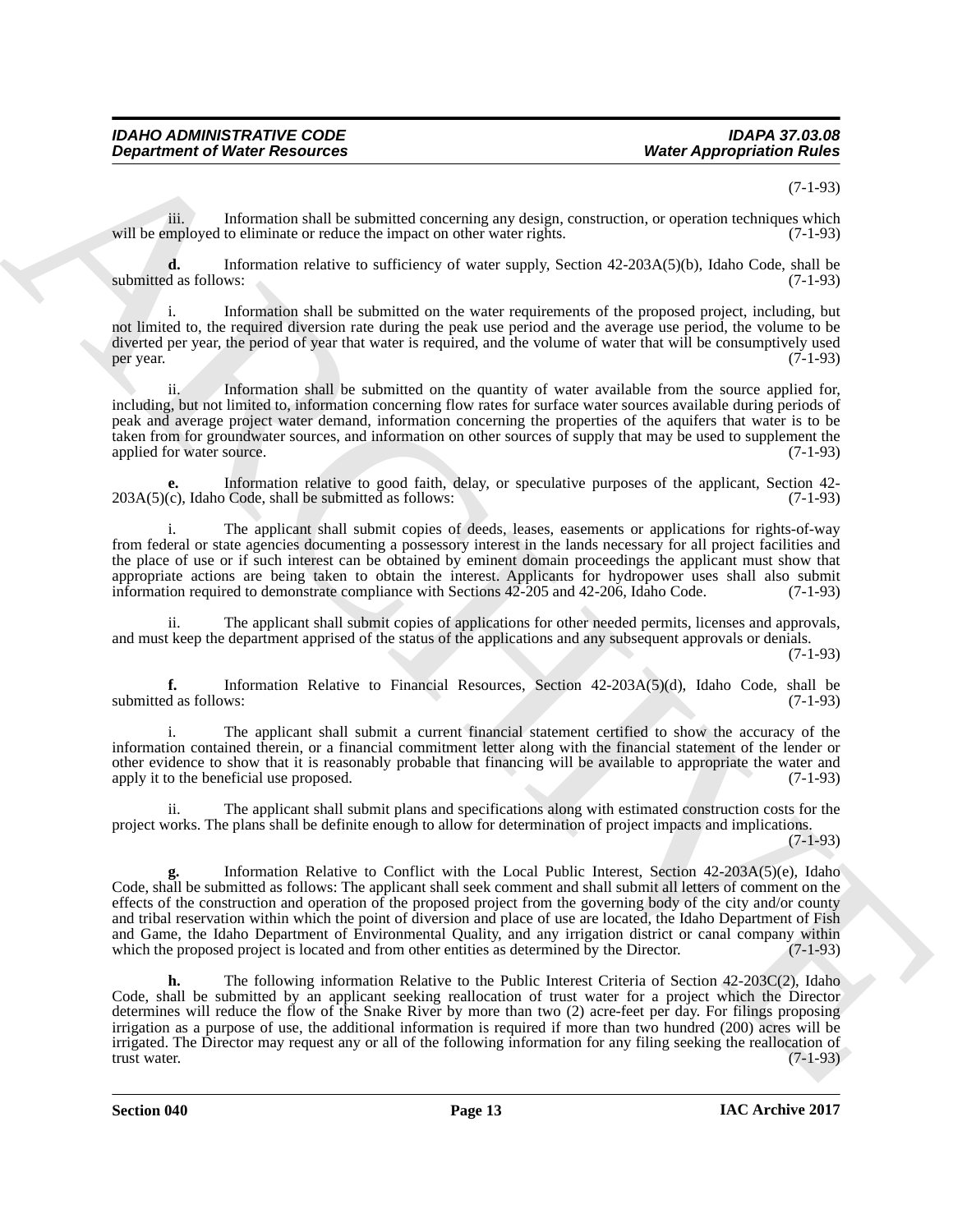| <b>IDAHO ADMINISTRATIVE CODE</b>     | <b>IDAPA 37.03.08</b>            |
|--------------------------------------|----------------------------------|
| <b>Department of Water Resources</b> | <b>Water Appropriation Rules</b> |

i. A project design and estimate of cost of development shall be submitted. For applications appropriating more than twenty-five  $(25)$  cfs, or ten thousand  $(10,000)$   $\hat{A}F$  of storage, or generating more than five  $(5)$ megawatts, the information shall be prepared and submitted by a qualified engineer licensed under the provisions of Chapter 12, Title 54, Idaho Code, unless waived by the Director. The design shall be definite enough to reflect the project's impacts and implications as required in subsequent rules. (7-1-93)

ii. If the project proposes development for irrigation purposes, information shall be submitted on crop rotation, including acreages, for lands when newly developed. (7-1-93)

iii. Information shall be submitted concerning the number and kinds of jobs that will be created or eliminated as a direct result of project development including both the construction and operating phases of the project. If jobs are seasonal, the estimated number of months per vear of employment shall be submitted. (7-1 project. If jobs are seasonal, the estimated number of months per year of employment shall be submitted.

iv. For applications or permits being reprocessed for more than twenty-five (25) cfs, or more than ten thousand (10,000) AF of storage, or more than five  $(5)$  megawatts, information shall be submitted concerning the changes to community services that will be required during the construction and operation phases of the project including, but not limited to, changes to schools, roads, housing, public utilities and public health and safety facilities, if any.  $(7-1-93)$ 

Information shall be submitted concerning the source of energy for diverting and using water for the project, the estimated instantaneous demand and total amount of energy that will be used, the efficiency of use, and energy conservation methods. (7-1-93) and energy conservation methods.

vi. Information shall be submitted concerning the location, amount, and quality of return flow water, and any water conservation features of the proposed project.

**Department of Niese Research and Southweat Country of the composition state of Appropriation Rules<br>
System and the result depict of the system and state the system and the system and the system and the system of<br>
Couple** vii. If the project proposes irrigation as a use, information shall be submitted concerning the kinship, if any, of the operator of the land to be irrigated by the project to the applicant, the location and acreage of other irrigated lands owned, leased, or rented by the applicant, the names, addresses and number of shares held by each shareholder if the applicant is a corporation, evidence of tax-exempt status if a corporation is so claiming, a soil survey prepared in accordance with the U.S. Soil Conservation Service irrigatable land classification system, and a schedule for bringing into production the project lands. (7-1-93) schedule for bringing into production the project lands.

#### <span id="page-13-0"></span>**041. -- 044. (RESERVED)**

#### <span id="page-13-2"></span><span id="page-13-1"></span>**045. EVALUATION CRITERIA (RULE 45).**

<span id="page-13-3"></span>**01. Criteria for Evaluating All Applications to Appropriate Water**. The Director will use the following criteria in evaluating whether an application to appropriate unappropriated water or trust water should be approved, denied, approved for a smaller amount of water or approved with conditions. (7-1-93)

**a.** Criteria for determining whether the proposed use will reduce the quantity of water under existing water rights. A proposed use will be determined to reduce the quantity of water under an existing water right (i.e., injure another water right) if: injure another water right) if:

The amount of water available under an existing water right will be reduced below the amount recorded by permit, license, decree or valid claim or the historical amount beneficially used by the water right holder under such recorded rights, whichever is less. (7-1-93) under such recorded rights, whichever is less.

ii. The holder of an existing water right will be forced to an unreasonable effort or expense to divert his existing water right. Protection of existing groundwater rights are subject to reasonable pumping level provisions of Section 42-226, Idaho Code; or (7-1-93)

iii. The quality of the water available to the holder of an existing water right is made unusable for the purposes of the existing user's right, and the water cannot be restored to usable quality without unreasonable effort or  $e^{\frac{1}{2}(7-1-93)}$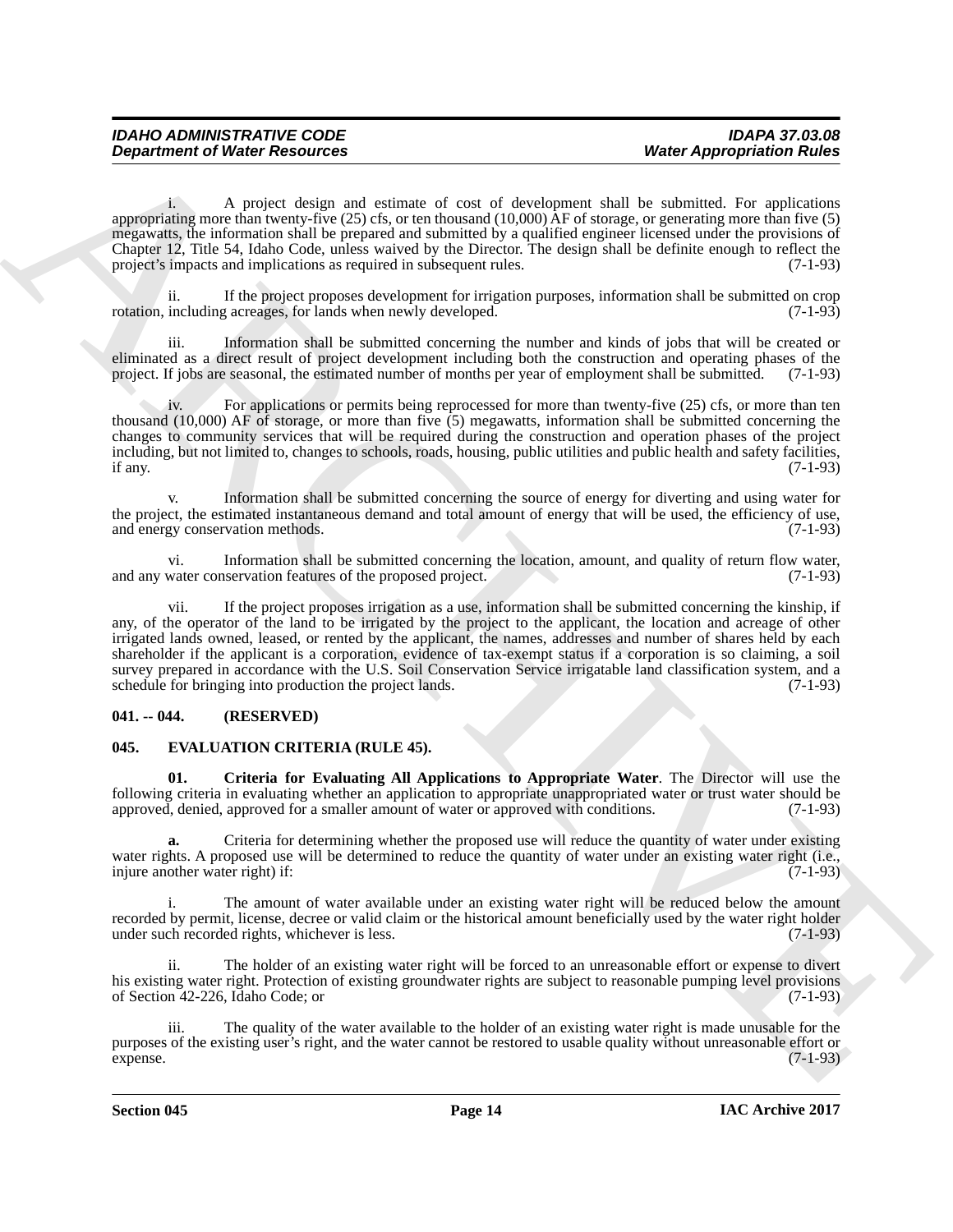iv. An application that would otherwise be denied because of injury to another water right may be approved upon conditions which will mitigate losses of water to the holder of an existing water right, as determined<br>(7-1-93) by the Director.

The provisions of Subsection 045.01.a.v. are not intended to require compensation or mitigation for Iders of subordinated hydropower rights or those from which trust water is reallocated. (7-1-93) loss of flow to holders of subordinated hydropower rights or those from which trust water is reallocated.

**b.** Criteria for determining whether the water supply is insufficient for the proposed use. The water supply will be determined to be insufficient for the proposed use if water is not available for an adequate time interval in quantities sufficient to make the project economically feasible (direct benefits to applicant must exceed direct costs to applicant), unless there are noneconomic factors that justify application approval. In assessing such noneconomic factors, the Director will also consider the impact on other water rights if the project is abandoned during construction or after completion, the impact on public resource values, and the cost to local, state and federal governments of such an abandonment. (7-1-93)

**Department of Nietz-Associates West Associates West Associates and the control of the system of the system of the system of the system of the system of the system of the system of the system of the system of the syst c.** Criteria for determining whether the application is made in good faith. The criteria requiring that the Director evaluate whether an application is made in good faith or whether it is made for delay or speculative purposes requires an analysis of the intentions of the applicant with respect to the filing and diligent pursuit of application requirements. The judgment of another person's intent can only be based upon the substantive actions that encompass the proposed project. Speculation for the purpose of this rule is an intention to obtain a permit to appropriate water without the intention of applying the water to beneficial use with reasonable diligence. Speculation does not prevent an applicant from subsequently selling the developed project for a profit or from making a profit from the use of the water. An application will be found to have been made in good faith if: (7-1-93)

i. The applicant shall have legal access to the property necessary to construct and operate the proposed project, has the authority to exercise eminent domain authority to obtain such access, or in the instance of a project diverting water from or conveying water across land in state or federal ownership, has filed all applications for a right-of-way. Approval of applications involving Desert Land Entry or Carey Act filings will not be issued until the United States Department of Interior, Bureau of Land Management has issued a notice classifying the lands<br>suitable for entry; and (7-1-93) suitable for entry; and

ii. The applicant is in the process of obtaining other permits needed to construct and operate the project; and (7-1-93)

iii. There are no obvious impediments that prevent the successful completion of the project. (7-1-93)

**d.** Criteria for determining whether the applicant has sufficient financial resources to complete the (7-1-93) project. (7-1-93)

i. An applicant will be found to have sufficient financial resources upon a showing that it is reasonably probable that funding is or will be available for project construction or upon a financial commitment letter acceptable to the Director. This showing is required as described in Subsection 040.05.c. or at the time the hearing provided by Subsection 040.05.c. is conducted. (7-1-93)

ii. A governmental entity will be determined to have satisfied this requirement if it has the taxing, bonding or contracting authority necessary to raise the funds needed to commence and pursue project construction in accordance with the construction schedule. (7-1-93)

**e.** Criteria for determining whether the project conflicts with the local public interest. The Director will consider the following, along with any other factors he finds to be appropriate, in determining whether the project will conflict with the local public interest: (7-1-93)

i. The effect the project will have on the economy of the local area affected by the proposed use as determined by the employment opportunities, both short and long term, revenue changes to various sectors of the economy, short and long term, and the stability of revenue and employment gains; (7-1-93)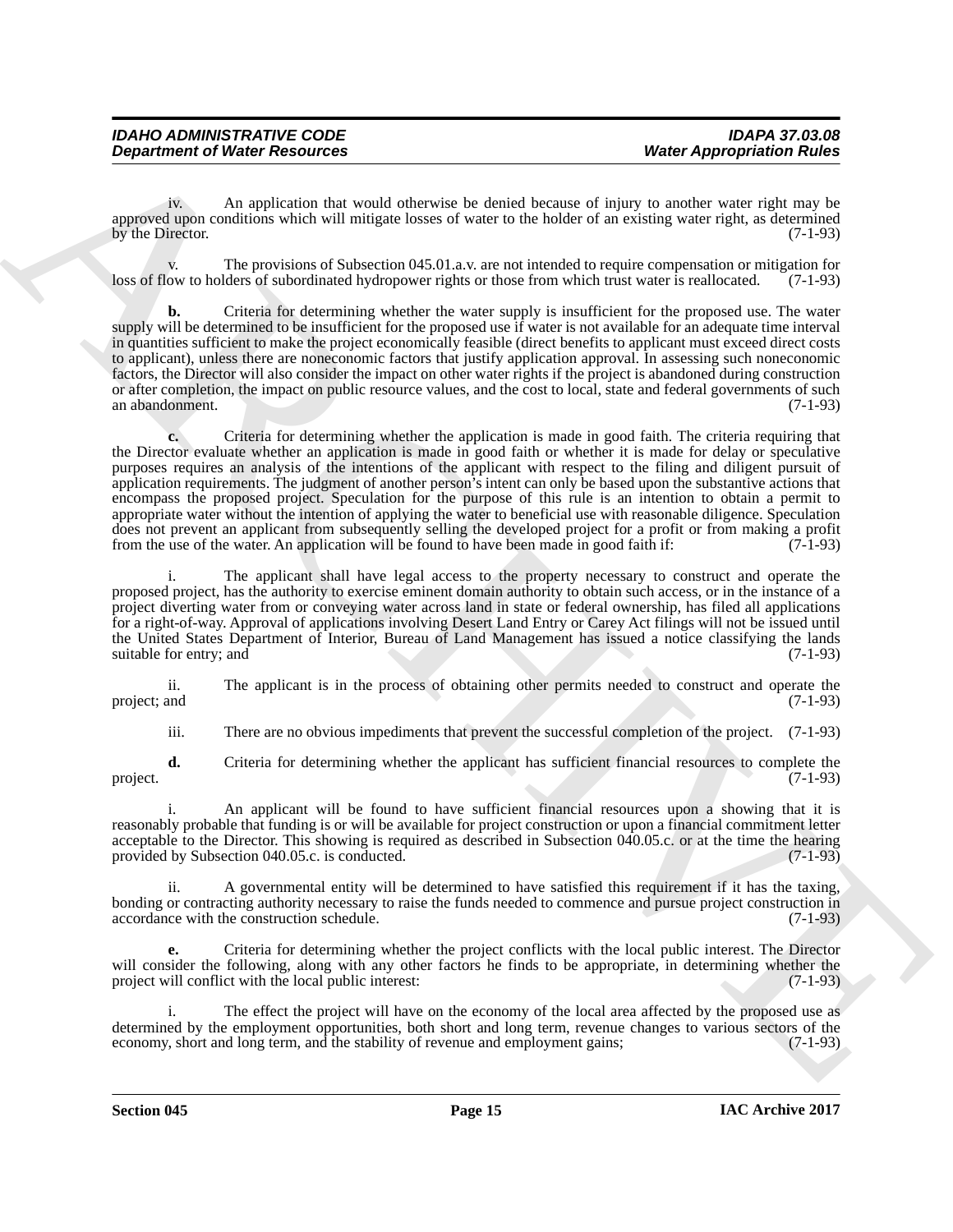| <b>IDAHO ADMINISTRATIVE CODE</b>     | <b>IDAPA 37.03.08</b>            |
|--------------------------------------|----------------------------------|
| <b>Department of Water Resources</b> | <b>Water Appropriation Rules</b> |

ii. The effect the project will have on recreation, fish and wildlife resources in the local area affected by the proposed use; and

iii. Compliance with applicable air, water and hazardous substance standards, and compliance with planning and zoning ordinances of local or state government jurisdictions. (7-1-93)

iv. An application which the Director determines will conflict with the local public interest will be denied unless the Director determines that an over-riding state or national need exists for the project or that the project can be approved with conditions to resolve the conflict with the local public interest.

<span id="page-15-0"></span>**02. Criteria for Evaluating Whether a Proposed Use of Trust Water Will Cause a Significant Reduction**. Reference: Section 42-203C(1), Idaho Code and Subsection 025.02.b. For purposes of reallocating trust water made available by the Snake River water rights agreement, an application for permit or a permit being reprocessed, will be presumed to not cause a significant reduction if the Director determines that it complies with both the individual and cumulative tests for evaluating significant reduction as provided in Subsections 045.02.a. and 045.02.b. (7-1-93)

**Department of New Associates West Associates West Apergotiation Rivers**<br>
For European and The Constitute spectral law to recreate the base of the constraints and the constraints of the constraints and the constraints **a.** Individual test for evaluating significant reduction. A proposed use will be presumed to not cause a significant reduction if when fully developed and its impact is fully felt, the use will individually reduce the flow of the Snake River measured at Murphy Gauge by not more than two (2) acre-feet per day. An irrigation project of two hundred (200) acres or less located anywhere in the Snake River Basin above Murphy Gauge proposing to use trust water is presumed to not reduce the flow at Murphy Gauge by more than two (2) acre-feet per day. The presumption of this section is not applicable to applications or permits to be reprocessed which the Director determines to be part of a larger development. (7-1-93)

**b.** Cumulative test for evaluating significant reduction. A proposed use will be presumed to not cause a significant reduction, if the use, when fully developed and its impact is fully felt and when considered cumulatively with other existing uses and other uses reasonably likely to exist within twelve (12) months of the proposed use, will<br>not deplete the flow of Snake River measured at Murphy Gauge by more than: (7-1-93) not deplete the flow of Snake River measured at Murphy Gauge by more than:

i. Forty thousand (40,000) acre-feet per calendar year when considered with all other uses approved for development of trust water during that calendar year;  $(7-1-93)$ 

ii. Forty thousand (40,000) acre-feet per calendar year using a four (4) year moving average when considered with all other uses approved for development of trust water during that four (4) year period; and (7-1-93)

iii. Twenty thousand (20,000) acre-feet per calendar year from filings approved for reallocation of trust water which meet the criteria of Subsection 045.02.a. (the individual test for evaluating significant reduction).

(7-1-93)

**c.** The Director will determine on a case-by-case basis from available information whether a permit to be reprocessed or an application for trust water which exceeds the flow depletion limits of Subsection 045.02, or one which meets the flow depletion limits but has been protested, will cause a significant reduction. In making this determination, the Director will consider: (7-1-93)

i. The amount of the reduction in hydropower generation that the proposed use will cause individually and cumulatively with other uses expected to be developed within twelve (12) months of the proposed use as compared to the existing hydropower generation output of the affected facility or facilities. (7-1-93)

ii. The relative importance of the affected hydropower facility or facilities to other sources of power generation available to the holder of the facility or facilities. (7-1-93) electrical power generation available to the holder of the facility or facilities.

iii. The timing of the reduction in hydropower generation both on an annual basis and on a long-term basis considering the lag time between the beginning of diversion by the proposed use and the resulting reduction in hydropower generation. (7-1-93) hydropower generation.

iv. The effect of the reduction in hydropower generation on the unit cost of hydropower from the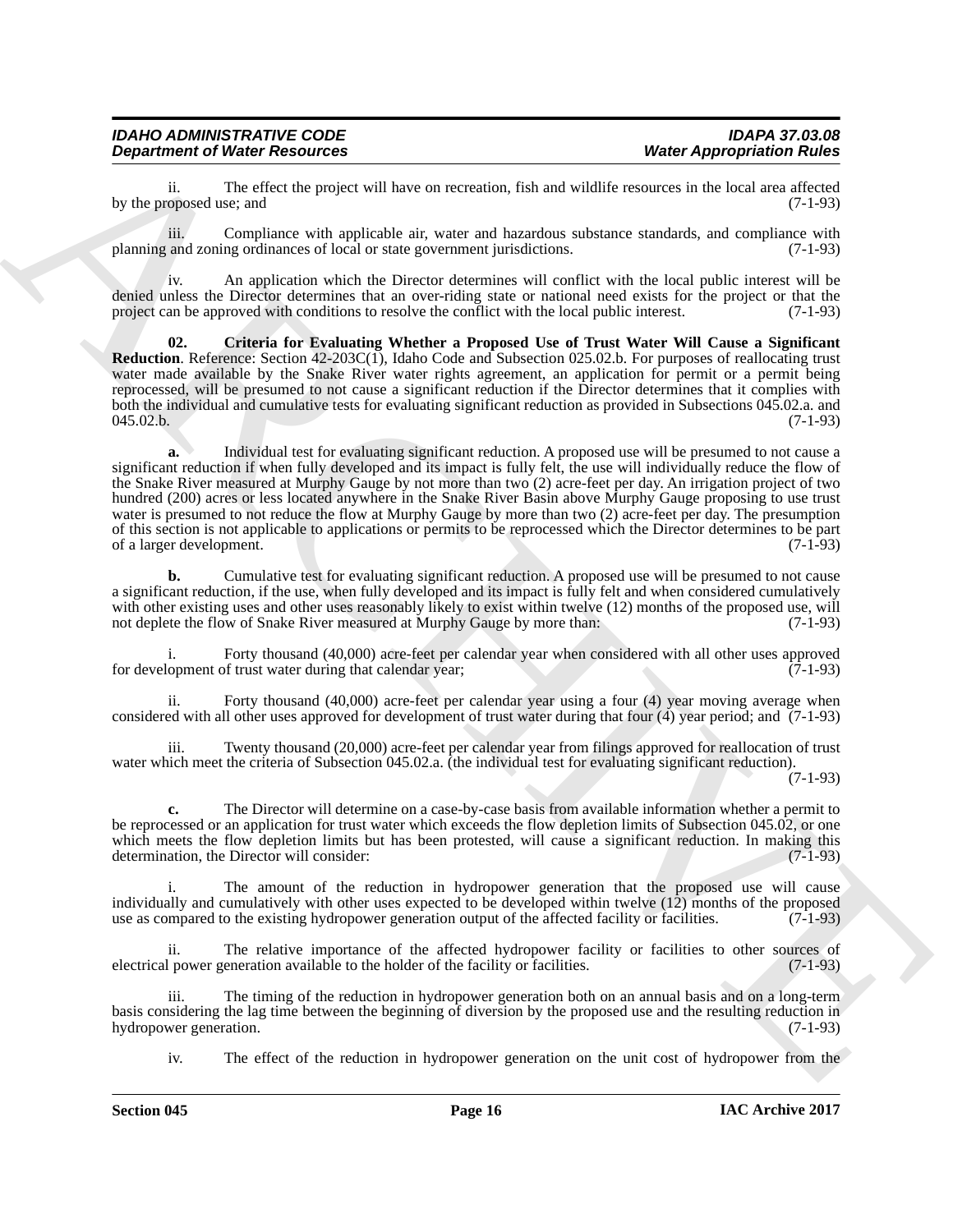| <b>IDAHO ADMINISTRATIVE CODE</b>     | <b>IDAPA 37.03.08</b>            |
|--------------------------------------|----------------------------------|
| <b>Department of Water Resources</b> | <b>Water Appropriation Rules</b> |

facility or facilities and the average cost of electrical power offered by the holder of the facility. (7-1-93)

v. The terms of contracts, mortgages, or regulatory permits and licenses which require the holder of the hydropower generation facility to retain the capability to produce hydroelectric power at a specific level. (7-1-93)

**d.** Other provisions of these rules not withstanding, applications or permits to be reprocessed proposing a direct diversion of water for irrigation purposes from the Snake River between Milner Dam and Swan Falls Dam or from tributary springs in this reach are presumed to cause a significant reduction. (7-1-93)

<span id="page-16-0"></span>Other provisions of these rules not withstanding, applications or permits to be reprocessed for represumed to not cause a significant reduction. (7-1-93) DCMI purposes are presumed to not cause a significant reduction.

**Department of Weiler Resources<br>
Lettins:** which is the strong cost of collective procedure of the label of the label of the strong cost of the strong cost of the label of the strong cost of the strong cost of the strong **03. Criteria for Evaluating Public Interest**. If the Director determines that a proposed use of trust water held by the state pursuant to Section 42-203B(5), Idaho Code, will cause a significant reduction, the Director will consider the criteria of Section 42-203C(2), Idaho Code, before acting on the application or permit being reprocessed. The Director shall consider and balance the relative benefits and detriments for each factor required to be weighed under Section 42-203C(2), Idaho Code, to determine whether a proposed reduction of the amount of water available for power production serves the greater public interest. The Director shall evaluate whether the proposed use sought in the permit being reprocessed or the application will provide the greater benefit to the people of the state of Idaho when balanced against other uses for the same water resource. In evaluating the public interest criteria, the Director will use the following guidelines: criteria, the Director will use the following guidelines:

**a.** The Director will consider the potential benefits both direct and indirect, and that the proposed use would provide to the state and local economy. The economic appraisal shall be based upon generally accepted economic analysis procedures which uniformly evaluate the following factors within the state of Idaho and the county<br>or counties directly affected by the project: or counties directly affected by the project:

i. Direct project benefits. (7-1-93)

ii. Indirect benefits including net revenues to the processing, transportation, supply, service and government sectors of the economy. (7-1-93)

iii. Direct project costs, to include the opportunity cost of previous land use. (7-1-93)

iv. Indirect project costs, including verifiable costs to government in net lost revenue and increased regulation costs, verifiable reductions in net revenue resulting from losses to other existing instream uses, and the increased cost of replacing reduced hydropower generation from unsubordinated hydropower generating facilities. (7-1-93)

**b.** The Director will consider the impact the proposed use would have upon the electric utility rates in the state of Idaho, and the availability, foreseeability and cost of alternative energy sources to ameliorate such impact.<br>These evaluations will include the following considerations: (7-1-93) These evaluations will include the following considerations:

i. Projections of electrical supply and demand for Idaho and the Pacific Northwest made by the Bonneville Power Administration and the Northwest Power Planning Council and information available from the Idaho Public Utilities Commission or from the electric utility from whose water right trust water is being reallocated.  $(7-1-93)$ 

ii. The long term reliability of the substitute source and the cost of alternatives including the resulting n electrical rates. (7-1-93) impact on electrical rates.

The Director will consider whether the proposed use will promote the family farming tradition in<br>For purposes of this evaluation, the Director will use the following factors. the state of Idaho. For purposes of this evaluation, the Director will use the following factors.

**d.** If the total land to be irrigated by the applicant, including currently owned and leased irrigated land and land proposed to be irrigated in the application and other applications and permits of the applicant, do not exceed nine hundred sixty (960) acres, the application will be presumed to promote the family farming traditi nine hundred sixty (960) acres, the application will be presumed to promote the family farming tradition.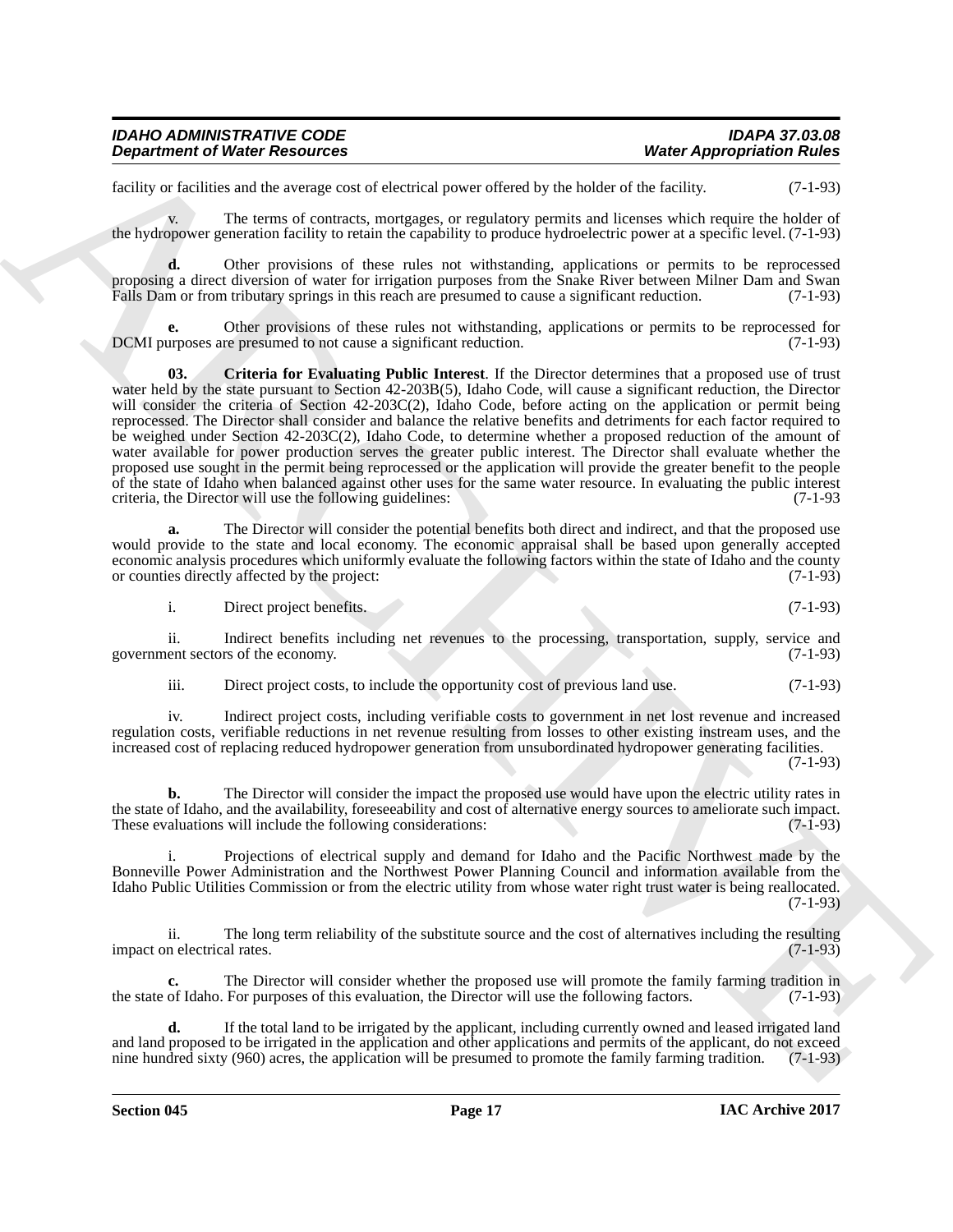**e.** If the requirement of Subsection 045.03.c.i. is not met, the Director will consider the extent the toordorms to the following characteristics: (7-1-93) applicant conforms to the following characteristics:

i. The farming operation developed or expanded as a result of the application is operated by the applicant or a member of his family (spouse, parents or grandparents, lineal descendents, including those that are adopted. lineal descendents of parents: and spouse of lineal descendents): (7-1-93) adopted, lineal descendents of parents; and spouse of lineal descendents);

ii. In the event the application is filed in the name of a partnership, one or more of the partners shall operate the farming operation; and (7-1-93)

iii. If the application is in the name of a corporation, the number of stockholders does not exceed fifteen (15) persons, and one or more of the stockholders operates the farming operation unless the application is submitted by an irrigation district, drainage district, canal company or other water entity authorized to appropriate water for landowners within the district or for stockholders of the company all of whom shall meet the family farming criteria. (7-1-93) criteria. (7-1-93)

**f.** The Director will consider the promotion of full economic and multiple use development of the water resources of the state of Idaho. In this regard, the extent to which the project proposed complies with the following factors will be considered: (7-1-93)

i. Promotes and conforms with the adopted State Water Plan; (7-1-93)

ii. Provides for coordination of proposed and existing uses of water to maximize the beneficial use of available water supplies; (7-1-93)

| $\cdots$ |  |                                                                                                 |  |
|----------|--|-------------------------------------------------------------------------------------------------|--|
| 111.     |  | Utilizes technology economically available to enhance water and energy use efficiency; (7-1-93) |  |
|          |  |                                                                                                 |  |

- iv. Provides multiple use of the water, including multipurpose storage; (7-1-93)
- v. Allows opportunity for reuse of return flows; (7-1-93)
- vi. Preserves or enhances water quality, fish, wildlife, recreation and aesthetic values; (7-1-93)
- vii. Provides supplemental water supplies for existing uses with inadequate supplies. (7-1-93)

**g.** The Director will consider whether a proposed use, which includes irrigation, will conform to a staged development policy of up to twenty thousand (20,000) acres per year or eighty thousand (80,000) acres in any four (4) year period in the Snake River drainage above Murphy Gauge. In applying this criteria, the Director will consider the following:

i. "Above Murphy gauge" means the Snake River and any of its surface or groundwater tributaries upstream from Murphy gauge which gauge is located on the Snake River approximately four (4) miles downstream from Swan Falls Dam from which trust water is to be reallocated; (7-1-93) from Swan Falls Dam from which trust water is to be reallocated;

**Department of Niese Research example, the state of 5.00** and to the Direct will be received the state of states in the state of 5.00 and the Direct will ensure the example the state of the state of a state blue the state ii. Twenty thousand (20,000) acres per year or eighty thousand (80,000) acres per four (4) year period is a four (4) year moving average of Twenty thousand (20,000) acres/year of permits issued during a calendar year for irrigation development. If permits for development of less than twenty-thousand (20,000) acres are issued in a year, additional development in excess of twenty-thousand (20,000) acres can be permitted in succeeding years. Likewise, if more than twenty thousand (20,000) acres is permitted in one year (recognizing that a single large project could exceed twenty thousand (20,000) acres) the permitted development in succeeding years must be correspondingly less to maintain no greater than a twenty thousand (20,000) acres/year average for any four (4) year period; (7-1-93)

iii. The criteria of Subsection 045.03.g. applies to multiple-use projects with irrigation as a principal purpose. Projects which use irrigation as only an incidental purpose, such as the land treatment of waste, shall not be included within this policy; and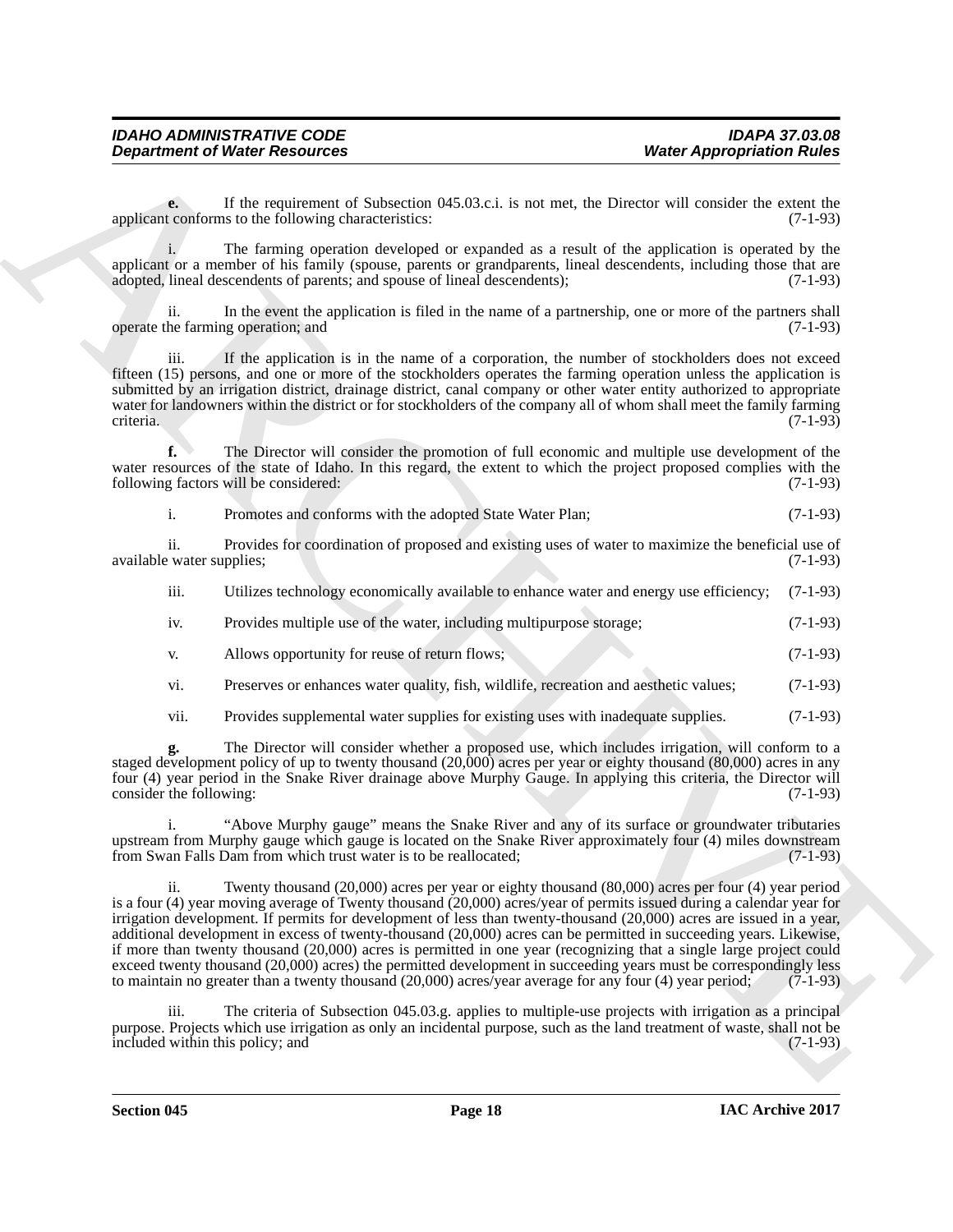| <b>IDAHO ADMINISTRATIVE CODE</b>     | <b>IDAPA 37.03.08</b>            |
|--------------------------------------|----------------------------------|
| <b>Department of Water Resources</b> | <b>Water Appropriation Rules</b> |

iv. An application determined by the Director to be otherwise approvable but found to exceed the acreage limitations, when considered with other applications approved for development, may be approved with conditions providing for the construction of project works and beneficial use of water to be commenced in a future year. (7-1-93)  $\mu$  year. (7-1-93)

**h.** No single public interest criterion will be entitled to greater weight than any other public interest criterion. (7-1-93) criterion. (7-1-93)

**i.** Until such time as the studies prescribed in Policy 32 I of the State Water Plan are completed and accepted by the Idaho Water Resource Board, applications and permits reprocessed which propose to divert water to surface storage from the Snake River and surface tributaries upstream from Murphy Gauging Station shall be presumed to satisfy the public interest criteria of Section 42-203C(2), Idaho Code. Applications or reprocessed permits which are approved prior to completion of the studies, will not be subject to additional reprocessing.(7-1-93)

**j.** Applications for permit for trust water sources filed prior to July 1, 1985, for projects for which diversion and beneficial use was complete prior to October 1, 1984, are presumed to satisfy the public interest criteria of Section 42-203C(2), Idaho Code. (7-1-93) of Section 42-203C(2), Idaho Code.

**k.** Applications or permits to be reprocessed proposing a direct diversion of water for irrigation purposes from the Snake River between Milner Dam and Swan Falls Dam or from tributary springs in this reach are presumed not to be in the public interest as defined by Section 42-203C, Idaho Code. Such proposals, are presumed to prevent the full economic and multiple use of water in the Snake River Basin and to adversely affect hydropower availability and electrical energy rates in the state of Idaho. (7-1-93) availability and electrical energy rates in the state of Idaho.

**l.** Proposed DCMI uses which individually do not have a maximum consumptive use of more than two acre-feet/day are presumed to meet the public interest criteria of Section 42-203C(2), Idaho Code, unless protested. (7-1-93) protested. (7-1-93)

#### <span id="page-18-0"></span>**046. -- 049. (RESERVED)**

#### <span id="page-18-2"></span><span id="page-18-1"></span>**050. CONDITIONS OF APPROVAL (RULE 50).**

<span id="page-18-4"></span>**01. Issuance of Permits with Conditions**. The Director may issue permits with conditions to insure compliance with the provisions of Title 42, Chapter 2, Idaho Code, other statutory duties, the public interest, and specifically to meet the criteria of Section 42-203A, Idaho Code, and to meet the requirements of Section 42-203C, Idaho Code, to the fullest extent possible including conditions to promote efficient use and conservation of energy and water. (7-1-93) and water. (7-1-93)

<span id="page-18-5"></span><span id="page-18-3"></span>**02. Requirements to Mitigate Impact of Flow Depletion**. Permits to be reprocessed or applications approved to appropriate water from the main stem of the Snake River between Milner and Murphy gauging station for diversion to off-stream storage during the period November l to March 3l shall include requirements to mitigate, in accordance with Policy 32 I of the State Water Plan, the impact of flow depletions on downstream generation of hydropower. (7-1-93)

**Department of West Research of Architectural System and Section 2.** West Paper Section 2. The state of West Paper Section 2. The state of West Paper Section 2. The state of the state of West Paper Section 2. The state of **03. Applications and Existing Permits That Are Junior and Subordinate**. Applications and existing permits approved for hydropower generation shall be junior and subordinate to all rights to the use of water, other than hydropower, within the state of Idaho that are initiated later in time than the priority of the application or existing hydropower permit. A subordinated permit shall not give rise to any right or claim against future rights to the use of water, other than hydropower, within the state of Idaho initiated later in time than the priority of the application or existing hydropower permit. A permit issued for hydropower purposes shall contain a term condition on the hydropower use in accordance with Section 42-203B(6), Idaho Code. (7-1-93) hydropower use in accordance with Section 42-203B(6), Idaho Code.

**04. Permanent Flow Measuring Device Requirement**. Applications approved for on-stream storage reservoirs will, unless specifically waived by the Director, require permanent flow measuring devices both upstream and downstream from the reservoir. (7-1-93) and downstream from the reservoir.

#### <span id="page-18-7"></span><span id="page-18-6"></span>**05. Well Spacing and Well Construction Requirements**. Applications approved for diversion of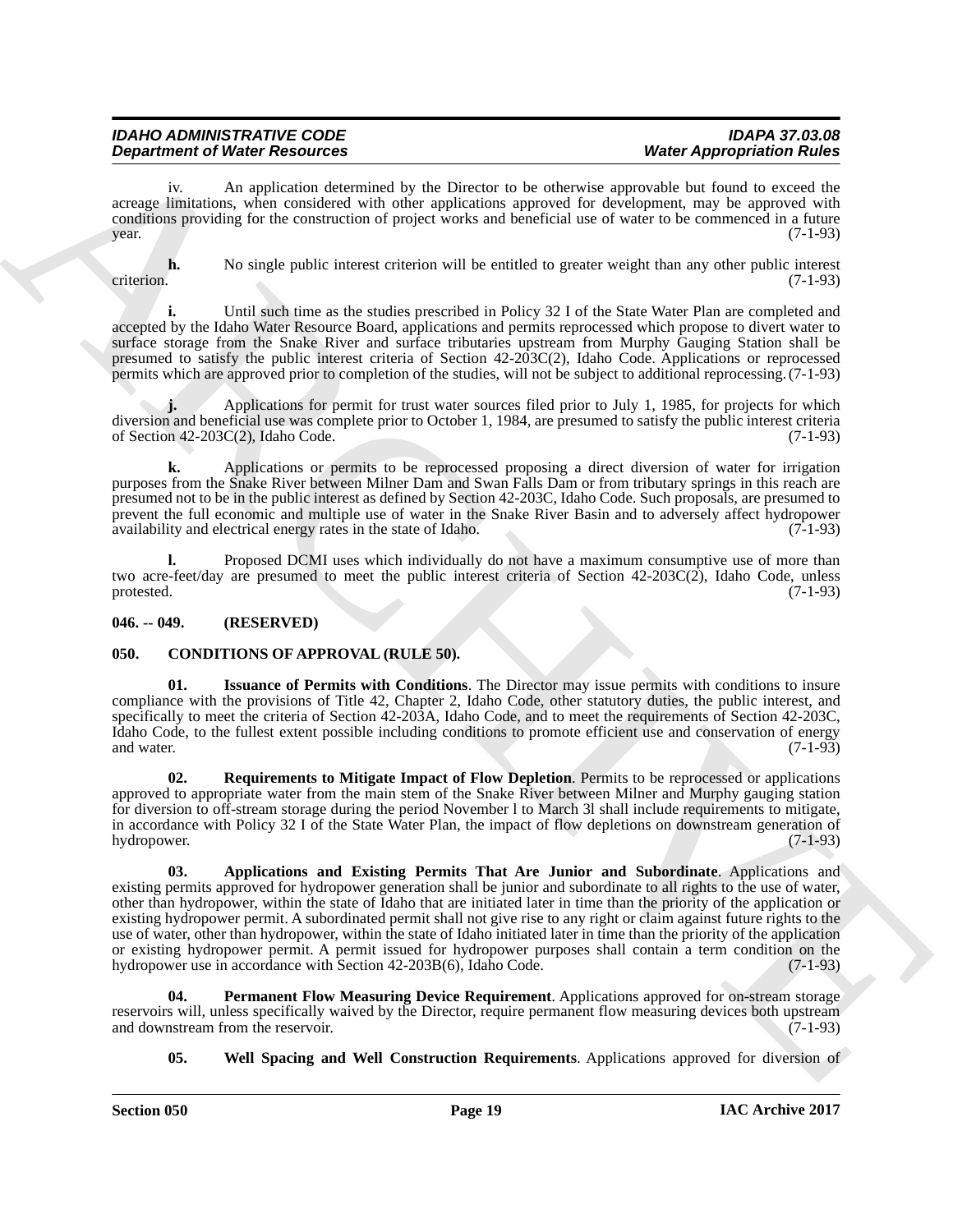| <b>IDAHO ADMINISTRATIVE CODE</b>     | <b>IDAPA 37.03.08</b>            |
|--------------------------------------|----------------------------------|
| <b>Department of Water Resources</b> | <b>Water Appropriation Rules</b> |

groundwater may include conditions requiring well spacing and well construction requirements. (7-1-93)

<span id="page-19-6"></span>**06. Reprocessed Permits**. Permits reprocessed pursuant to Section 42-203D, Idaho Code, may be cancelled, modified or conditioned by the Director to make the permit comply in every way with any permit that would be issued for the same purpose based upon a new application processed under these rules. (7-1-93)

<span id="page-19-2"></span>**07. Conditioning of Permits**. The Director may condition permits to require commencement of construction of project works within a designated time interval not to exceed one year and completion of construction of project works and beneficial use of water within a time interval not to exceed five (5) years. (7-1-93)

<span id="page-19-8"></span>**08. Voiding Approval of Permit**. Permits may be conditioned to authorize the Director to void the approval of the permit if he determines that the applicant submitted false or misleading information on the application<br>or supporting documents. or supporting documents.

<span id="page-19-7"></span>**09.** Retetion of Jurisdiction. The Director may condition permits to retain jurisdiction to insure ace with the design, construction and operation provisions of the permit. (7-1-93) compliance with the design, construction and operation provisions of the permit.

<span id="page-19-5"></span>**10. Insuring Minimum Stream Flows and Prior Rights**. The Director may condition permits to insure that established minimum stream flows and prior rights including prior rights reserved by federal law are not injured. (7-1-93)

<span id="page-19-4"></span><span id="page-19-3"></span>**11. Insuring Compliance with Water Quality Standards**. The Director may condition permits to mpliance with Idaho's water quality standards. (7-1-93) insure compliance with Idaho's water quality standards.

**Department of Niese Resources<br>
symmetric contents the method contents and system and well constructed in Section 16.46<br>
symmetric and the method contents for the method contents of the section 16.50 to 16.45 to 16.51<br>
se 12. Insuring Assignment of Interest**. The Director may condition a permit issued for trust water to require that any amendment (Section 42-211, Idaho Code), transfer (Section 42-222, Idaho Code), or assignment of interest in the permit by any method whatsoever shall not result in the project failing to meet the public interest criteria of Section 42-203C, Idaho Code except, however, lenders obtaining title to the project through default will have a reasonable period of time, as determined by the Director, to meet such criteria or to convey the project to a person or entity that does meet the criteria. (7-1-93)

#### <span id="page-19-0"></span>**051. -- 054. (RESERVED)**

#### <span id="page-19-1"></span>**055. MORATORIUM (RULE 55).**

#### <span id="page-19-10"></span><span id="page-19-9"></span>**01. Applications for Permit**. (7-1-93)

|                    |  |  | The Director may cease to approve applications for permit in a designated geographical area upon |
|--------------------|--|--|--------------------------------------------------------------------------------------------------|
| finding a need to: |  |  | $(7-1-93)$                                                                                       |
|                    |  |  |                                                                                                  |

i. Protect existing water rights; (7-1-93)

ii. Insure compliance with the provisions of Chapter 2, Title 42, Idaho Code; and (7-1-93)

iii. Prevent reduction of flows below a minimum stream flow which has been established by the or the board pursuant to applicable law. (7-1-93) Director or the board pursuant to applicable law.

**b.** Notice of the Director's action to cease application approval will be by:  $(7-1-93)$ 

i. Summary Order served by certified mail upon the then existing affected applicants; and (7-1-93)

ii. Publication of the order for three (3) consecutive weeks in a newspaper or newspapers of general circulation in the area affected.

**c.** Objections to the DirectorDirector's action shall be considered under the department's adopted Procedure and applicable law. (7-1-93) Rules of Procedure and applicable law.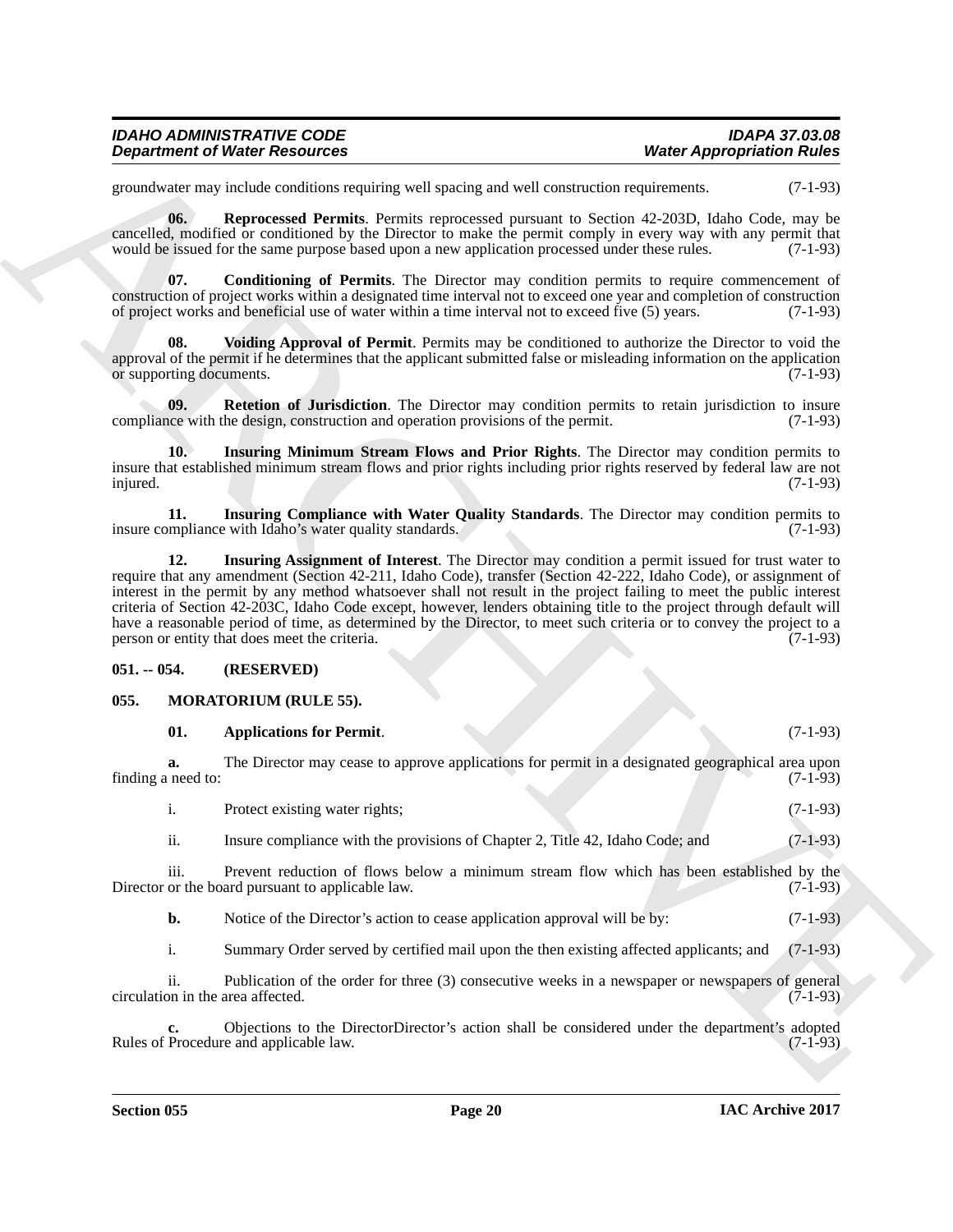#### *IDAHO ADMINISTRATIVE CODE IDAPA 37.03.08 Department of Water Resources*

#### <span id="page-20-1"></span>**02. Permits**. (7-1-93)

**Department of Water Resolution**<br>
(a) Premails and the state and the depleted the Disputer any grand, or reddy premain the<br> **ARCHIVE CONSULTER CONSULTER CONSULTER CONSULTER AND CONSULTER CONSULTER CONSULTER (A)**<br>
A **Notic a.** To the extent a permit has not been developed, the Director may cancel, or modify permits for which proof of beneficial use has not been submitted in a designated geographical area as an extension of Subsection 055.01. (7-1-93) 055.01. (7-1-93)

**b.** Notice of the Director's action to cancel or modify permits shall be by:  $(7-1-93)$ 

i. Summary Order served by certified mail upon the affected permit holders in the designated area. (7-1-93)

ii. Publication of the order for three (3) consecutive weeks in a newspaper or newspapers of general circulation in the area.

**c.** Objections to the Director's action shall be considered under the department's adopted Rules of re and applicable law. (7-1-93) Procedure and applicable law.

<span id="page-20-0"></span>**056. -- 999. (RESERVED)**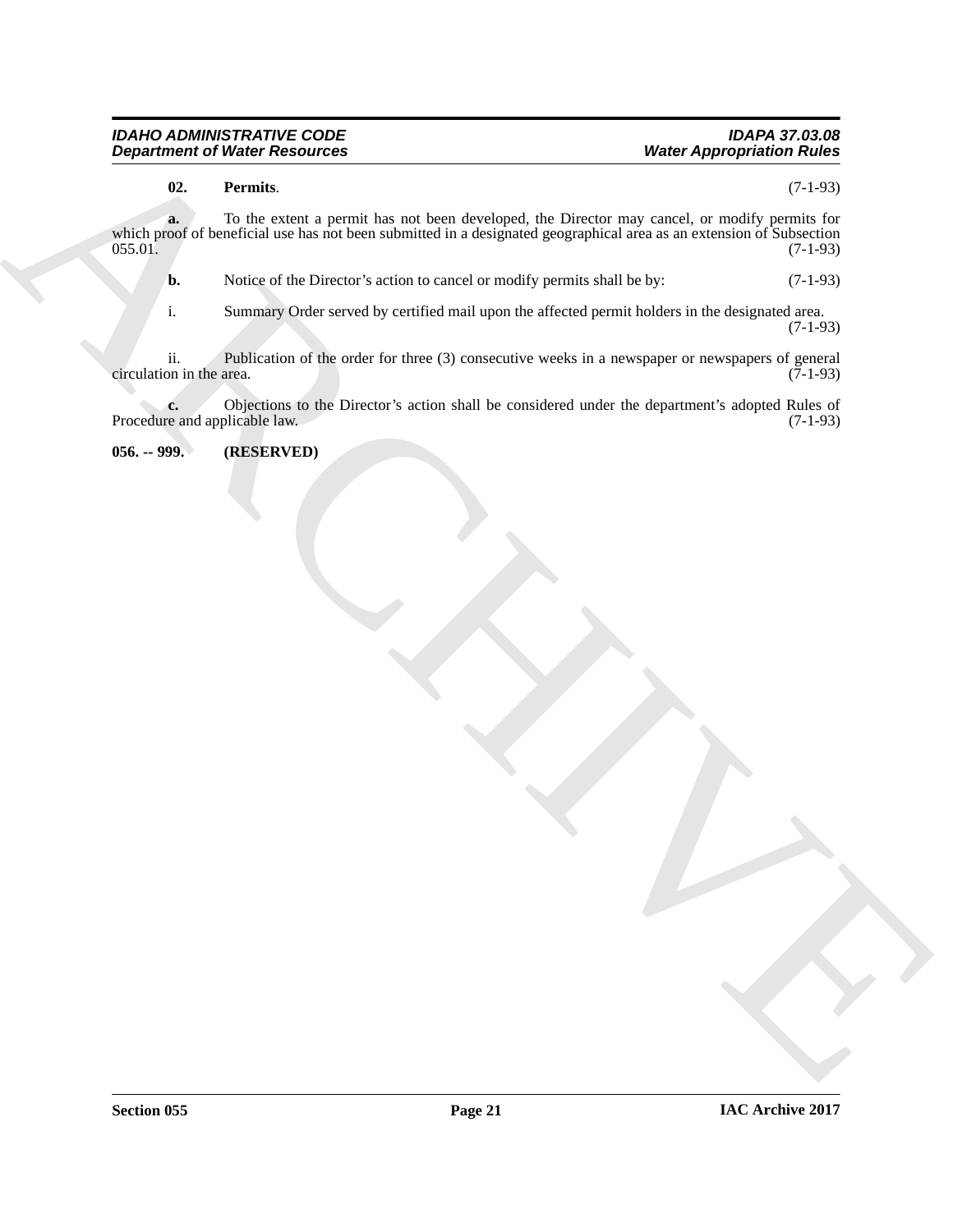#### *IDAHO ADMINISTRATIVE CODE IDAPA 37.03.08 Department of Water Resources Water Appropriation Rules*

<span id="page-21-0"></span>**APPENDIX A**

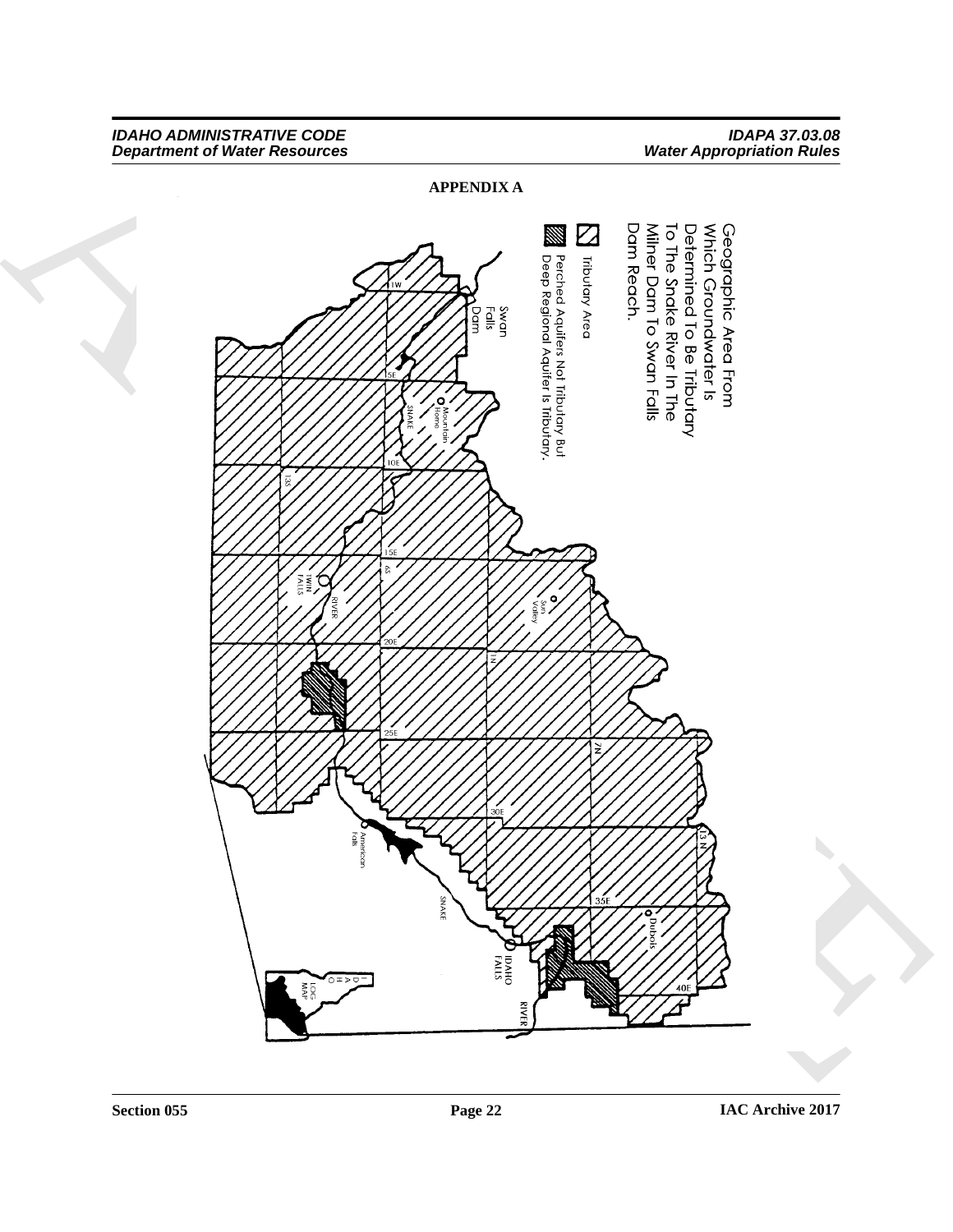#### *IDAHO ADMINISTRATIVE CODE IDAPA 37.03.08 Department of Water Resources Water Appropriation Rules*

#### <span id="page-22-0"></span>**APPENDIX B**

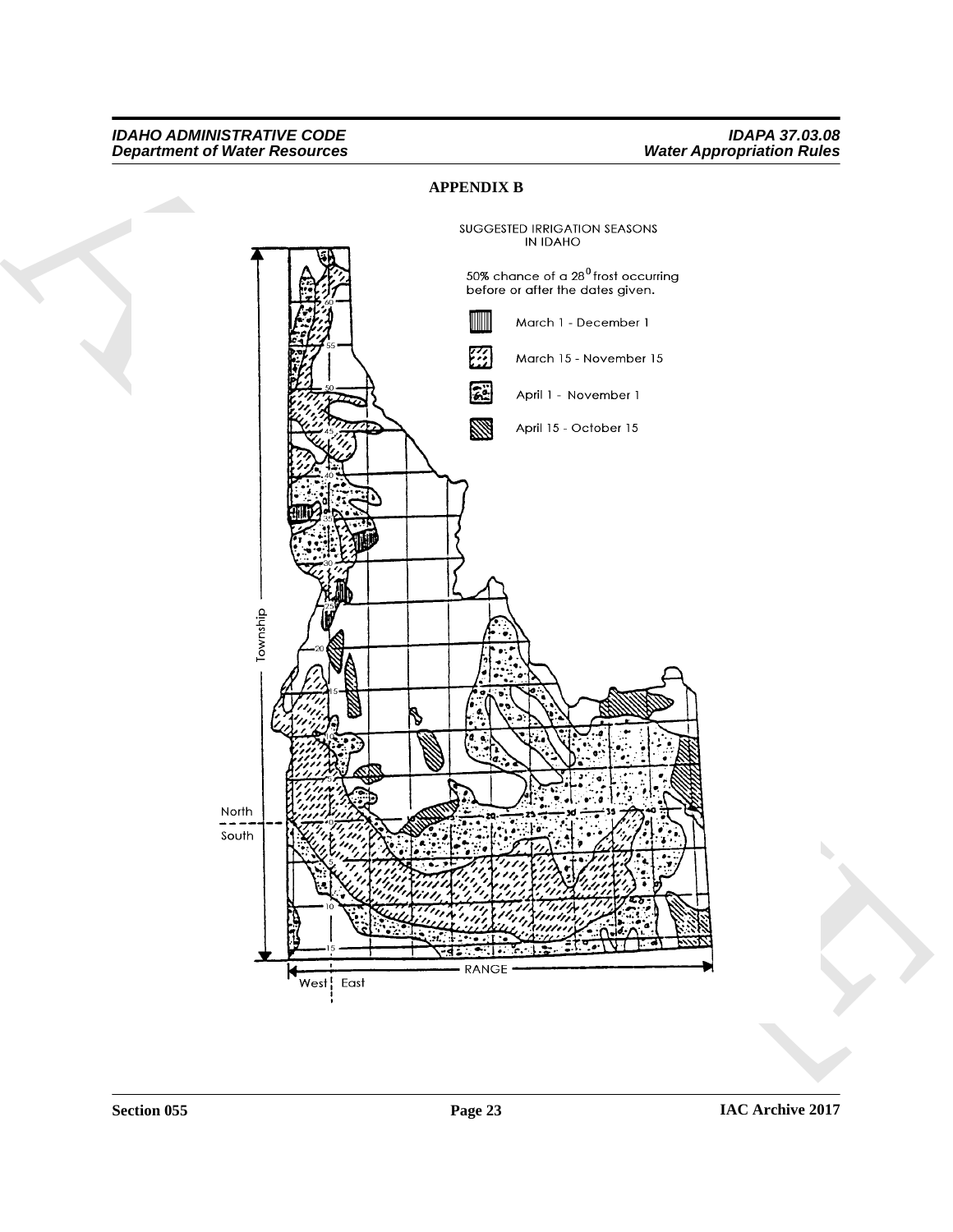#### *IDAHO ADMINISTRATIVE CODE IDAPA 37.03.08 Department of Water Resources Water Appropriation Rules*

#### <span id="page-23-0"></span>**APPENDIX C**